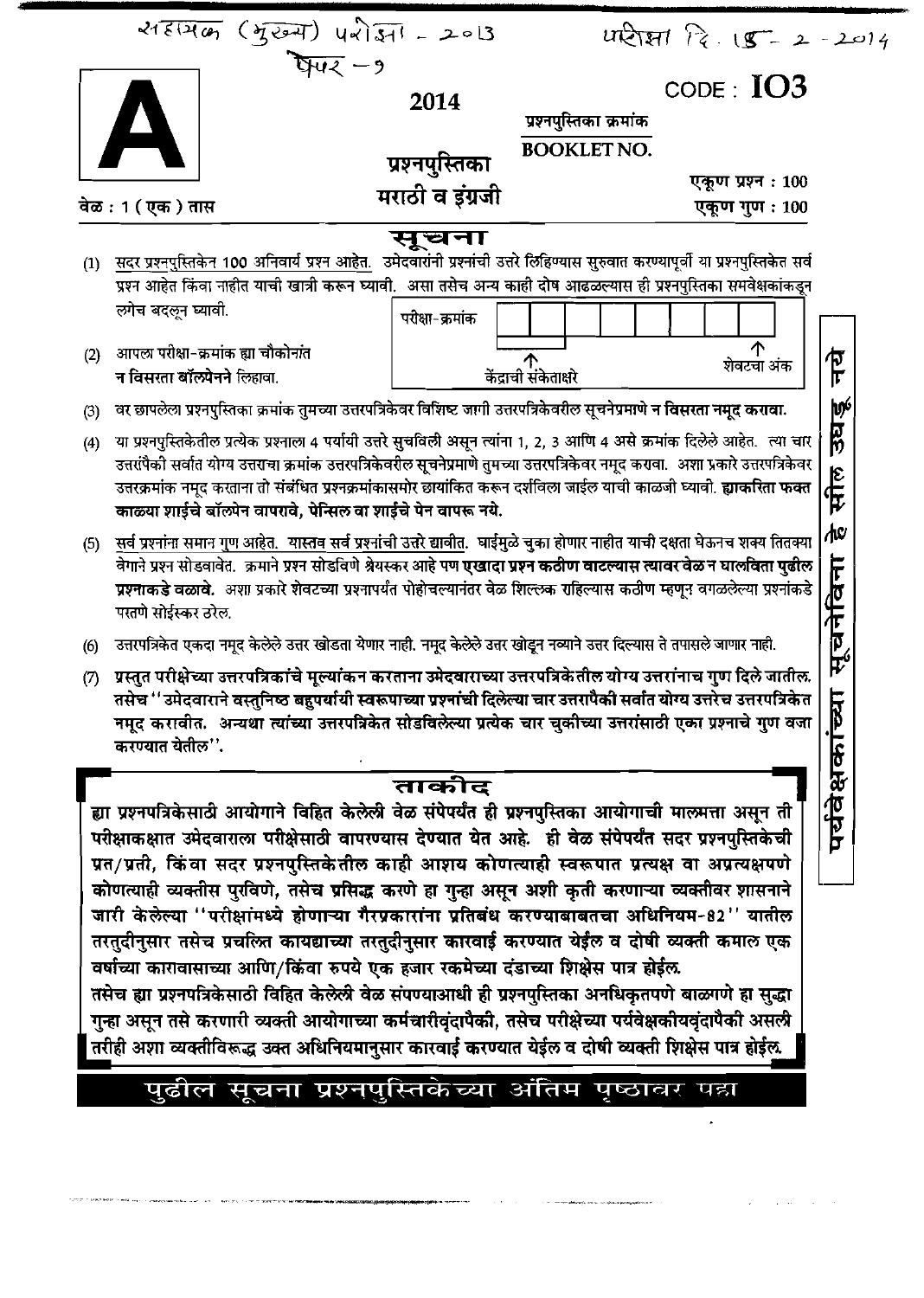$\ddot{\phantom{a}}$ 

कच्च्या कामासाठी जागा / SPACE FOR ROUGH WORK

 $\sim$ 

**INSURANCE IN THE REPORT**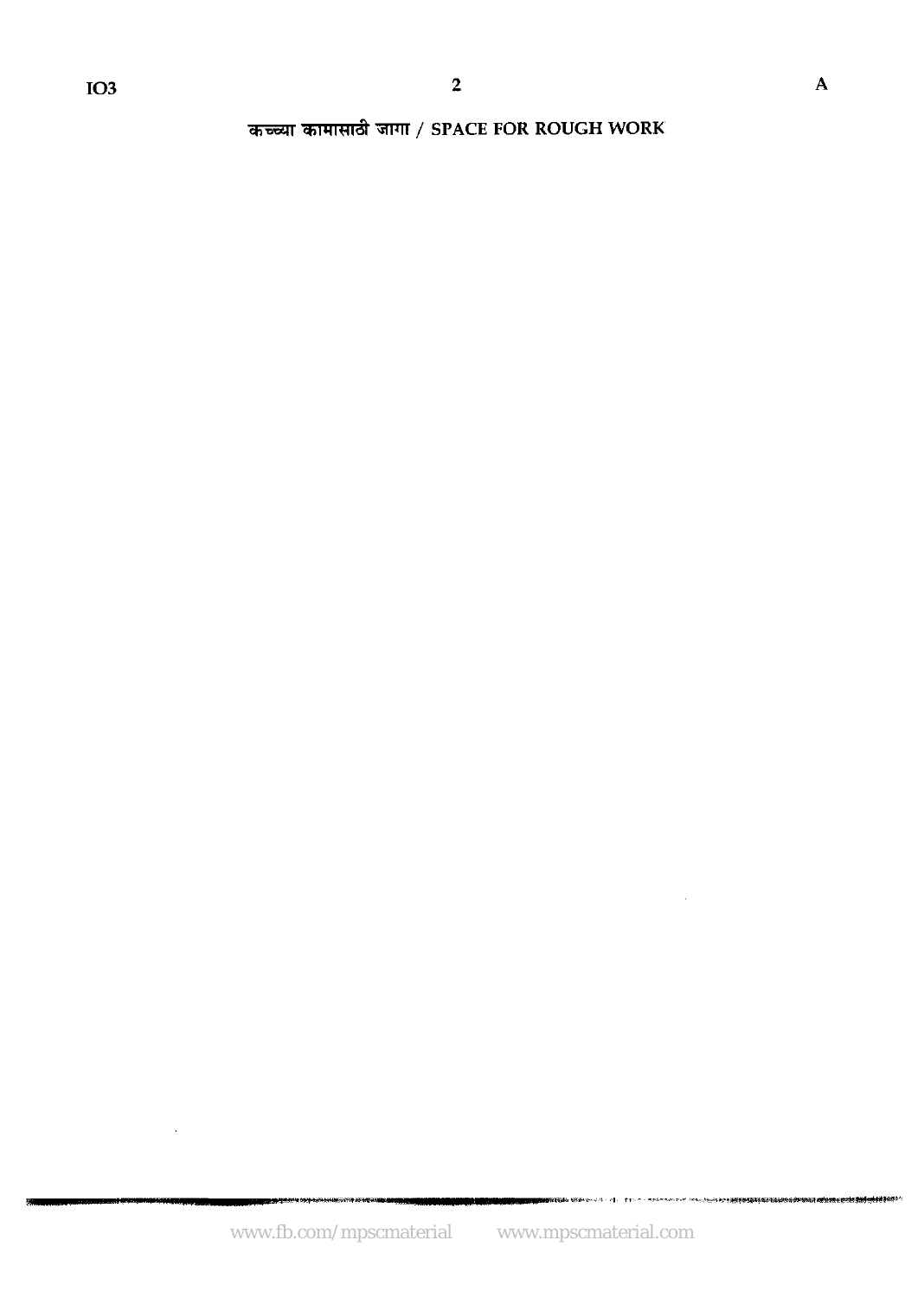| A        |                                                                                       |                                                          |     |                 | $\overline{\mathbf{3}}$ |       |                                                                                |     |             | IO <sub>3</sub> |  |
|----------|---------------------------------------------------------------------------------------|----------------------------------------------------------|-----|-----------------|-------------------------|-------|--------------------------------------------------------------------------------|-----|-------------|-----------------|--|
| 1.       |                                                                                       | 'देवाने' या शब्दातील प्रत्यय कोणत्या विभक्तीचा आहे?      |     |                 |                         |       |                                                                                |     |             |                 |  |
|          | (1)                                                                                   | प्रथमा                                                   | (2) | द्वितीया        |                         | (3)   | तृतीया                                                                         | (4) | सप्तमी      |                 |  |
| 2.       |                                                                                       |                                                          |     |                 |                         |       | 'क्ष' व 'ज्ञ' गटातील एक जोडी विसंगत आहे, ती कोणती ते पर्यायी उत्तरांतून शोधा – |     |             |                 |  |
|          |                                                                                       | ' ਸ਼'                                                    |     |                 |                         | 'ज्ञ' |                                                                                |     |             |                 |  |
|          | (a)                                                                                   | तत्पुरुष समास                                            |     |                 | (i)                     |       | पहिले पद महत्त्वाचे                                                            |     |             |                 |  |
|          | (b)                                                                                   | द्विगू समास                                              |     |                 | (ii)                    |       | दुसरे पद महत्त्वाचे                                                            |     |             |                 |  |
|          | (c)                                                                                   | बहुव्रीही समास                                           |     |                 | (iii)                   |       | तिसऱ्याच पदाचा बोध होतो                                                        |     |             |                 |  |
|          | (d)                                                                                   | अव्ययीभाव समास                                           |     |                 | (iv)                    |       | पहिले पद नकारार्थी                                                             |     |             |                 |  |
|          |                                                                                       | पर्यायी उत्तरे :                                         |     |                 |                         |       |                                                                                |     |             |                 |  |
|          | (1)                                                                                   | (a), (ii)                                                | (2) | $(c)$ , $(iii)$ |                         | (3)   | $(b)$ , $(iv)$                                                                 | (4) | $(d)$ , (i) |                 |  |
| 3.       | 'रस्त्याने जाताना सावधगिरीने जावे' या वाक्यात नामाचा कोणता प्रकार आला आहे ? ते लिहा - |                                                          |     |                 |                         |       |                                                                                |     |             |                 |  |
|          | (1)                                                                                   | सामान्य नाम (2)                                          |     | विशेष नाम       |                         | (3)   | भाववाचक नाम                                                                    | (4) | यापैकी नाही |                 |  |
|          |                                                                                       | 'मनस्+पटल' हा कोणत्या संधीयुक्त शब्दाचा विग्रह आहे ?     |     |                 |                         |       |                                                                                |     |             |                 |  |
|          | (1)                                                                                   | मन:पटल                                                   | (2) | मनसपटल          |                         | (3)   | मनोपटल                                                                         | (4) | म:नपटल      |                 |  |
|          |                                                                                       | 'अत्तर', 'पेशवा', 'पोशाख' हे शब्द कोणत्या भाषेतील आहेत ? |     |                 |                         |       |                                                                                |     |             |                 |  |
|          |                                                                                       |                                                          |     |                 |                         |       |                                                                                |     |             |                 |  |
|          | (1)                                                                                   | अरबी                                                     | (2) | फारसी           |                         | (3)   | पोर्तुगीज                                                                      | (4) | कानडो       |                 |  |
|          |                                                                                       | 'अत्यंत' या शब्दाचा संधीविग्रह –                         |     |                 |                         |       |                                                                                |     |             |                 |  |
| 5.<br>6. |                                                                                       | $(1)$ अती+अंत                                            | (2) | अत्य+अंत        |                         | (3)   | अति+यंत                                                                        | (4) | अति+अंत     |                 |  |
|          |                                                                                       |                                                          |     |                 |                         |       |                                                                                |     |             |                 |  |
|          |                                                                                       | कच्च्या कामासाठी जागा / SPACE FOR ROUGH WORK             |     |                 |                         |       |                                                                                |     |             | PTO.            |  |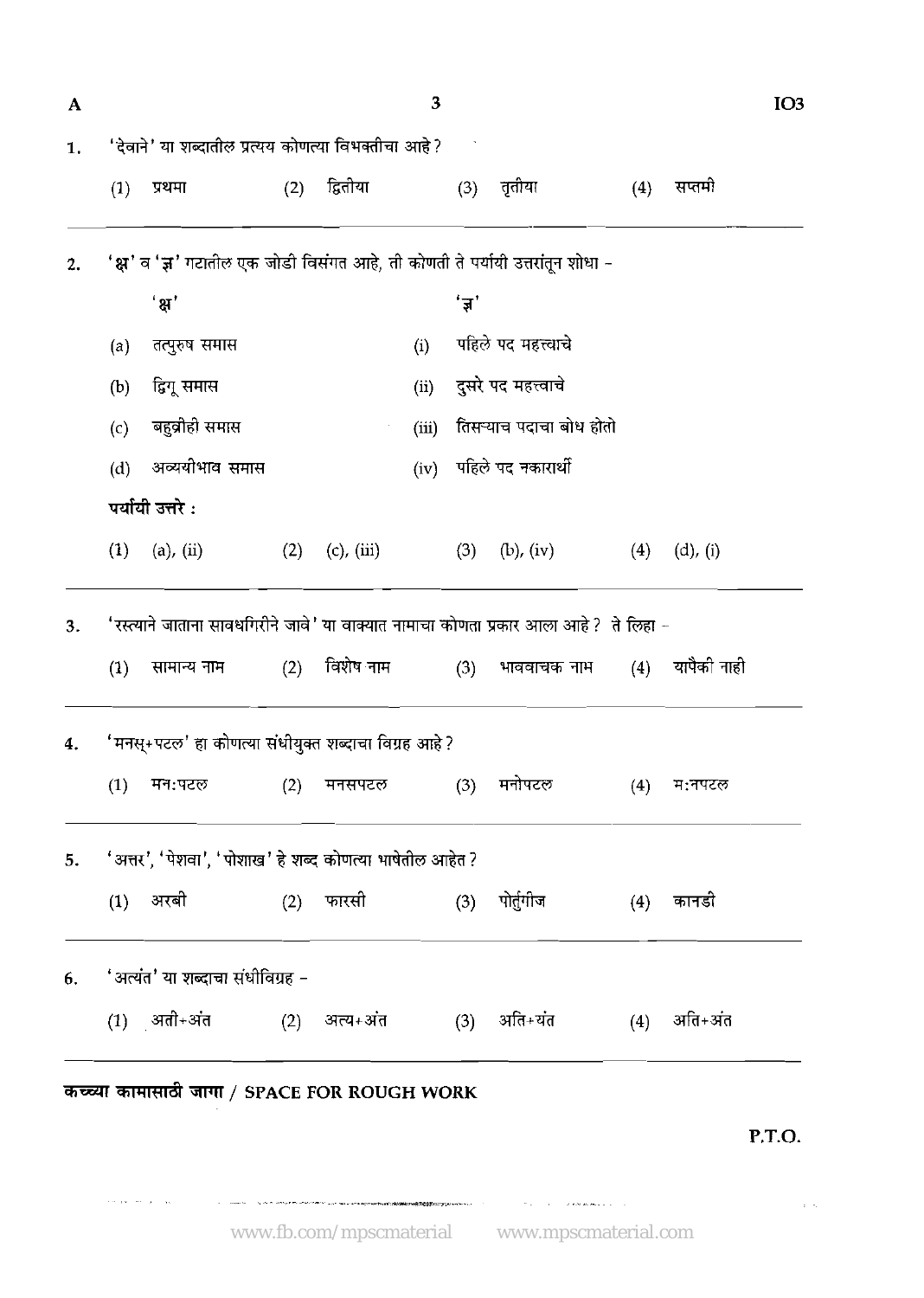$IO3$ 

मराठीतील 'लिंग व्यवस्थेबद्दल' पढील प्रमाणे विचार मांडता येईल. जसे -7.

मराठीतील लिंग व्यवस्था ही अत्यंत अनियमित व धरसोडीची आहे.  $(a)$ 

लिंग ओळखण्यासाठी नामाच्या रूपाचा विचार केला जातो.  $(b)$ 

प्राणिमात्रांचे लिंग वास्तविक असे नसते.  $(c)$ 

निर्जीव वस्तूंचे लिंग हे काल्पनिक नसते.  $(d)$ 

वरील विधानांतून पर्यायी उत्तरांतून योग्य ते उत्तर सांगा -

 $(1)$ फक्त $(a)$  $(2)$ फक्त (a), (c)  $(3)$  फक्त  $(b)$ ,  $(d)$  $(4)$ फक्त $(a)$ ,  $(b)$ 

शब्दयोगी अव्ययासंबंधी काही विचार पुढील प्रमाणे -8.

> शब्दयोगी अव्यय हा विकारी शब्द आहे.  $(a)$

शुद्ध शब्दयोगी अव्ययामुळे मागील शब्दांच्या अर्थास विशेष जोर येतो.  $(b)$ 

शब्दयोगी अव्यये सामान्यत: नामांना जोडून येतात.  $(c)$ 

'च', 'मात्र', 'ना' ही स्थलवाचक आहेत.  $(d)$ 

वरील विधानातून योग्य ते पर्यायी उत्तर शोधा -

- $(1)$ फक्त (a)  $(2)$ फक्त (d)
- फक्त (c) आणि (d)  $(3)$  $(4)$ फक्त (b), (c)

'जीवाची उलघाल होणे' या वाकुप्रचाराचा समानार्थी वाकुप्रचार कोणता ? 9.

- जीवापाड जपणे जीवाचे रान करणे  $(1)$  $(2)$
- ब्रह्मांड आठवणे जीव मुठीत धरणे  $(3)$  $(4)$

खालील विध्यर्थ वाक्य कोणते आहे? अचुक पर्याय ओळखा - $10.$ 

- काल चांगला पाऊस पडला काय ? काल चांगला पाऊस पडला.  $(1)$  $(2)$
- पाऊस चांगल पड़ू दे. पावसा चांगला पड.  $(4)$  $(3)$

कच्च्या कामासाठी जागा / SPACE FOR ROUGH WORK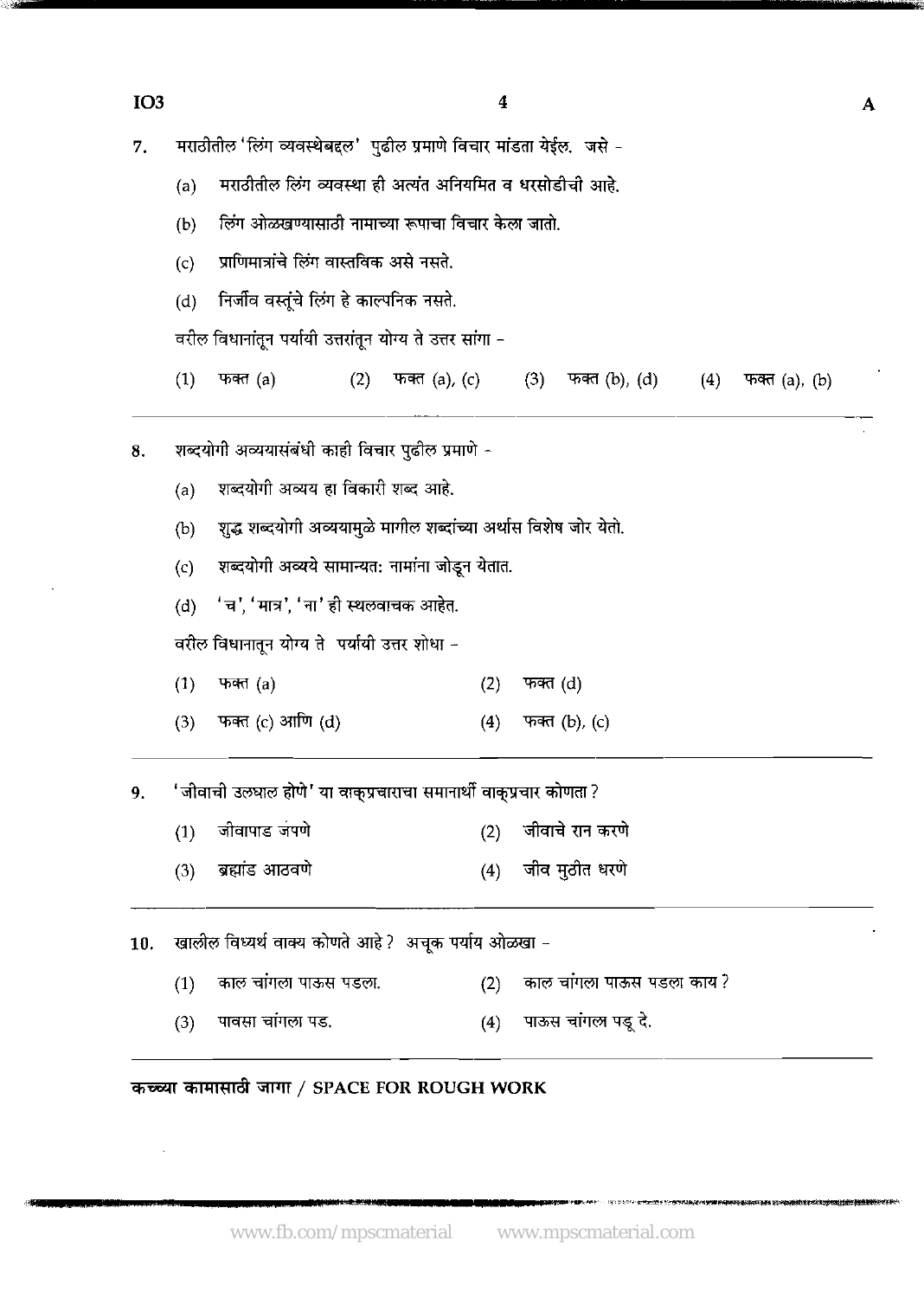| $\mathbf{A}$ |                  |                                                                                      |     | 5                                                                 |     |                     |          |                | IO <sub>3</sub> |
|--------------|------------------|--------------------------------------------------------------------------------------|-----|-------------------------------------------------------------------|-----|---------------------|----------|----------------|-----------------|
|              |                  | 11. 'देवा मला चांगली बुद्धि दे' या वाक्याचा प्रकार ओळखा -                            |     |                                                                   |     |                     |          |                |                 |
|              |                  | (1) स्वार्थी                                                                         |     | (2) विध्यर्थी                                                     |     | (3) आज्ञार्थी       |          | (4) संकेतार्थी |                 |
|              |                  | 12. 'मी त्याला खूप समजावले परंतु त्याने ऐकले नाही.' या संयुक्त वाक्यातील विधेय ओळखा. |     |                                                                   |     |                     |          |                |                 |
|              |                  | $(1)$ मी, त्याने                                                                     |     | (2) समजावले, ऐकले (3) मी, समजावले   (4) त्याने, नाही              |     |                     |          |                |                 |
| 13.          |                  | 'मी निबंध लिहीत असे' या वाक्यातील काळ ओळखा -                                         |     |                                                                   |     |                     |          |                |                 |
|              | (1)              | अपूर्ण भूतकाळ                                                                        |     |                                                                   |     | (2) रीती वर्तमानकाळ |          |                |                 |
|              | (3)              | रीती भूतकाळ                                                                          |     | (4)                                                               |     | रीती भविष्यकाळ      |          |                |                 |
| 14.          |                  | खालील वाक्यातील अधोरेखित शब्द कोणत्या विशेषणासारखा उपयोगात आणला आहे?                 |     |                                                                   |     |                     |          |                |                 |
|              |                  | 'त्याचा मित्र <u>पुस्तक</u> - विक्रेता आहे.'                                         |     |                                                                   |     |                     |          |                |                 |
|              | (1)              | धातुसाधित                                                                            | (2) | अव्यय साधित                                                       |     | (3) नामसाधित        | (4)      | सार्वनामिक     |                 |
|              |                  | 15. पर्यायी उत्तरांतील गटाबाहेरचा 'तद्धीत शब्द' कोणता ?                              |     |                                                                   |     |                     |          |                |                 |
|              |                  | $(1)$ आनंदित<br>(2) नवीन                                                             |     |                                                                   |     | (3) वजनी            | (4)      | मानसिक         |                 |
|              |                  | 16. 'सूर्य' या अर्थाने पुढील शब्द वापरत नाहीत.                                       |     |                                                                   |     |                     |          |                |                 |
|              | (1)              | भास्कर                                                                               |     | (2) सुधाकर                                                        | (3) | सविता               |          | (4) रवी        |                 |
| 17.          |                  | 'सामान्यरूपे' ही पुढीलप्रमाणे बदलतात. ती अशी,                                        |     |                                                                   |     |                     |          |                |                 |
|              | (a)              |                                                                                      |     | अ - कारांत एक वचनी स्त्रीलिंगी नामाचे सामान्यरूप ए - कारांत होते. |     |                     |          |                |                 |
|              | (b)              |                                                                                      |     | अ - कारांत पुल्लिंगी नामाचे सामान्यरूप या – कारांत होते.          |     |                     |          |                |                 |
|              | (c)              |                                                                                      |     | ओ - कारांत स्त्रीलिंगी नामाचे सामान्यरूप एक वचनात होत नाही.       |     |                     |          |                |                 |
|              | (d)              |                                                                                      |     | ए - कारांत नपुसकलिंगी नामाचे सामान्यरूप आ - कारांत होते.          |     |                     |          |                |                 |
|              |                  | पर्यायी उत्तरांतून योग्य उत्तर शोधा -                                                |     |                                                                   |     |                     |          |                |                 |
|              | $\left(1\right)$ | फक्त (c)                                                                             | (2) | (a), (b)                                                          | (3) | (c), (d)<br>(4)     | (a), (c) |                |                 |

*कच्च्या कामासाठी जागा / SPACE FOR ROUGH WORK* 

 $\label{eq:1} \mathcal{L} = \mathcal{L} \left( \mathbf{r} \right) + \mathbf{r} \left( \mathbf{r} \right) \mathbf{e} \left( \mathbf{r} \right) + \mathbf{r} \left( \mathbf{r} \right) \mathbf{e} \left( \mathbf{r} \right) + \mathbf{r} \left( \mathbf{r} \right) \mathbf{e} \left( \mathbf{r} \right) \mathbf{e} \left( \mathbf{r} \right) + \mathbf{r} \left( \mathbf{r} \right) \mathbf{e} \left( \mathbf{r} \right) \mathbf{e} \left( \mathbf{r} \right) \mathbf{$ 

 $\Delta \sim 10^{11}$  m

 $\sim$   $\sim$ 

**P.T.O.** 

 $\hat{\mathbf{v}}$  is a sign

 $\sim 10^{11}$  km s  $^{-1}$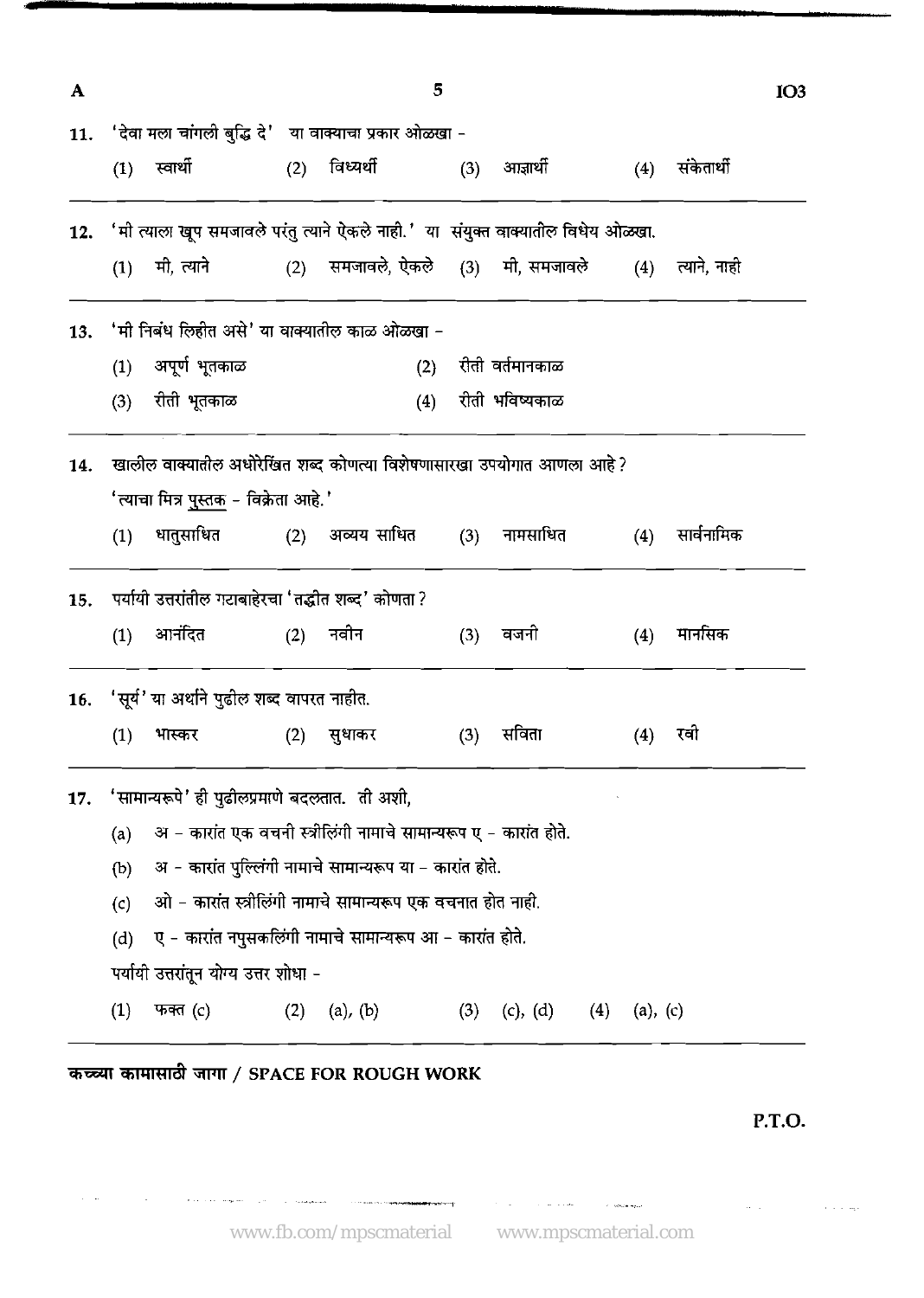| IO <sub>3</sub> |                             |                                                                                                        |  |               | 6   |     |                                                                      |     |                 | A |
|-----------------|-----------------------------|--------------------------------------------------------------------------------------------------------|--|---------------|-----|-----|----------------------------------------------------------------------|-----|-----------------|---|
| 18.             | निवडा -                     | 'कर' या धातुपासून 'मी करी' या एकवचनी पद्यरूपाचे अनेकवचनी रीतिभूतकाळात रूपांतर कसे होईल, बरोबर पर्याय   |  |               |     |     |                                                                      |     |                 |   |
|                 |                             | (1) आम्ही करु                                                                                          |  | (2) – मी करीन |     |     | (3) मी करुन                                                          |     | (4) आम्ही करावे |   |
| 19.             |                             | रामरावांना इतरांची स्तुती करण्याची सवय झालेली आहे.  अधोरेखित शब्दासाठी योग्य वाक्प्रचार कोणता?         |  |               |     |     |                                                                      |     |                 |   |
|                 | (1)                         |                                                                                                        |  |               |     |     | उजेड पाडणे           (2)    गुण उधळणे           (3)    पांघरुण घालणे |     | (4) चहा करणे    |   |
| 20.             |                             | <sup>,</sup> 'कर्ता' या शब्दातील सिद्ध शब्द कोणता आहे ?                                                |  |               |     |     |                                                                      |     |                 |   |
|                 |                             | (1) कार्य करणारा (2) कर्तृत्व                                                                          |  |               |     | (3) | कर                                                                   | (4) | कतो             |   |
| 21.             |                             | 'रमेशचंद्र पुस्तक वाचतो.' या वाक्याचे कर्तरी प्रयोगातून कर्मणी प्रयोगात असे रुपांतर होईल.              |  |               |     |     |                                                                      |     |                 |   |
|                 | रमेशचंद्र पुस्तक वाच<br>(1) |                                                                                                        |  |               |     |     | (2) पुस्तक रमेशचंद वाचतो                                             |     |                 |   |
|                 | (3)                         | रमेशचंद्राने पुस्तक वाचले                                                                              |  |               | (4) |     | रमेशचंद्र पुस्तक वाचत आहे                                            |     |                 |   |
| 22.             |                             | खालीलपैको कोणत्या वाक्यात न्यूनत्वबोधक उभयान्वयी अव्यय आहे, पुढीलपैको बरोबर पर्याय निवडा -             |  |               |     |     |                                                                      |     |                 |   |
|                 | (1)                         | मरावे परी कोर्तिरूपे उरावे                                                                             |  |               | (2) |     | तुला ज्ञान हवे की धन हवे                                             |     |                 |   |
|                 | (3)                         | एक रुपया म्हणजे शंभर रुपये                                                                             |  |               | (4) |     | प्रयत्न केला तर फायदाच होईल                                          |     |                 |   |
| 23.             |                             | खालील पर्यायी उत्तरांतील पर्याप्तिवाचक–संख्यावाचक क्रियाविशेषणाचे पर्यायी उत्तर कोणत्या उदाहरणात आहे ? |  |               |     |     |                                                                      |     |                 |   |
|                 | (1)                         | तो अभ्यास त्यास पुरेसा आहे.                                                                            |  |               | (2) |     | त्याने तो प्रसंग बहुधा पाहिला असावा.                                 |     |                 |   |
|                 | (3)                         | या कामासाठी मला काहीसा वेळ द्या.                                                                       |  |               | (4) |     | अत्यंत मेहनतीने त्याने ते काम संपविले.                               |     |                 |   |
|                 |                             |                                                                                                        |  |               |     |     |                                                                      |     |                 |   |

कच्च्या कामासाठी जागा / SPACE FOR ROUGH WORK

.<br>Profesional

● ·· トラリスキントライトの出会社の大学の大学の世界の場所

도동용으 손님들이 들어서 나는 거야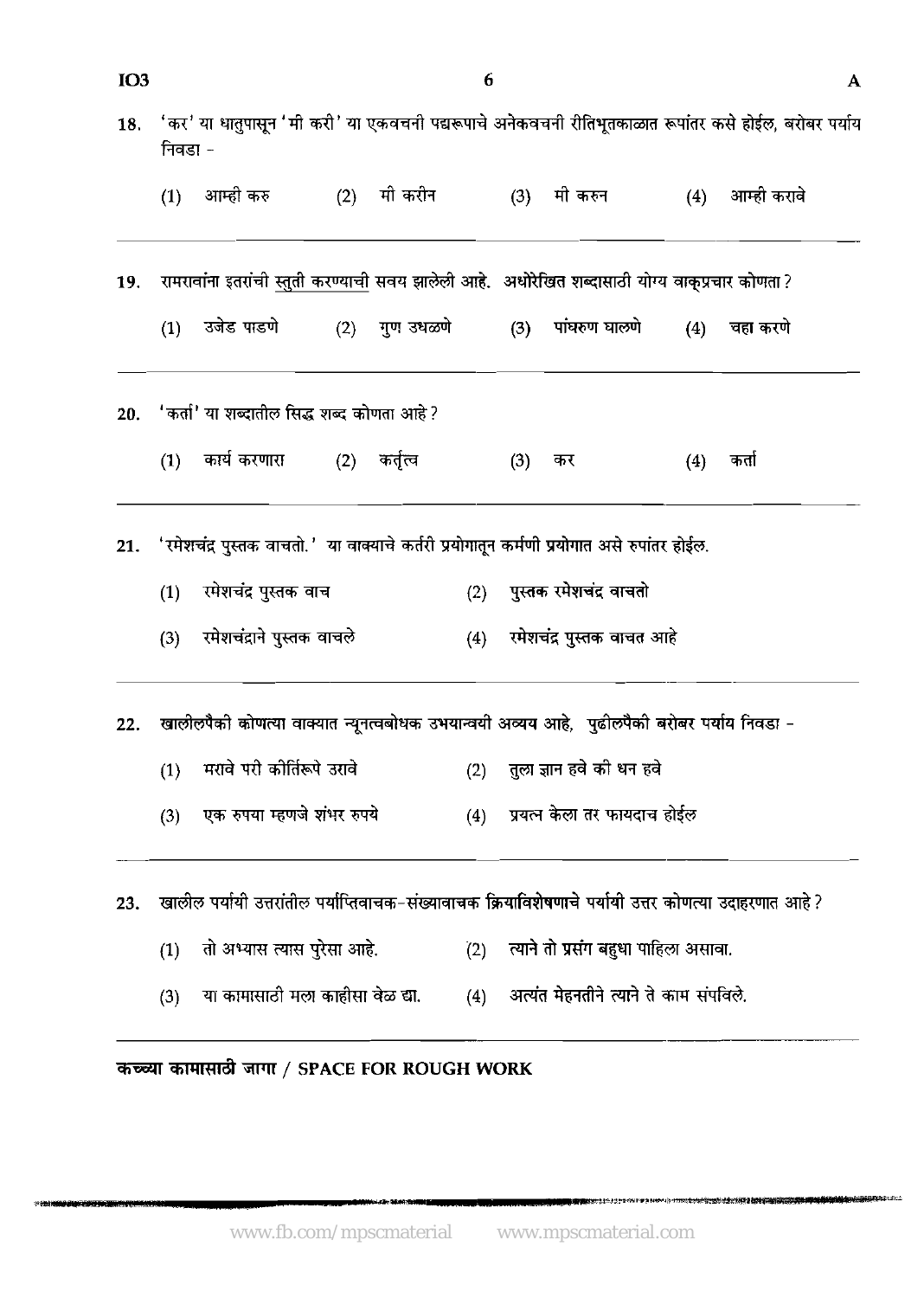| A   |     |                                                                                                             |     |                              | 7     |         |                            |     |                                                                                                         | IO <sub>3</sub> |
|-----|-----|-------------------------------------------------------------------------------------------------------------|-----|------------------------------|-------|---------|----------------------------|-----|---------------------------------------------------------------------------------------------------------|-----------------|
| 24. |     |                                                                                                             |     |                              |       |         |                            |     | पुढे काही 'शब्दसिद्धी' चे प्रकार व उदाहरणे 'क्ष' व 'ज्ञ' गटात दिले आहेत. यातील योग्य पर्यायी उतर शोधा - |                 |
|     |     | ' ਸ਼'                                                                                                       |     |                              |       | 'ज़'    |                            |     |                                                                                                         |                 |
|     | (a) | तत्सम शब्द                                                                                                  |     |                              | (i)   | घर, पाय |                            |     |                                                                                                         |                 |
|     | (b) | तद्भव शब्द                                                                                                  |     |                              | (ii)  |         | कलश, क्लेश                 |     |                                                                                                         |                 |
|     | (c) | देशी शब्द                                                                                                   |     |                              | (iii) |         | तिकीट, नंबर                |     |                                                                                                         |                 |
|     | (d) | विदेशी शब्द                                                                                                 |     |                              | (iv)  |         | खुळा, चिमणी                |     |                                                                                                         |                 |
|     |     | पर्यायी उत्तरे :                                                                                            |     |                              |       |         |                            |     |                                                                                                         |                 |
|     | (1) | (a), (ii) आणि (b), (i)                                                                                      |     |                              | (2)   |         | (c), (i) आणि (d), (ii)     |     |                                                                                                         |                 |
|     | (3) | (d), (ii) आणि (b), (iii)                                                                                    |     |                              |       |         | (4) (c), (i) आणि (a), (iv) |     |                                                                                                         |                 |
| 25. | (1) | या व्यक्तीने भरपूर ऐकलेले व वाचलेले आहे. म्हणजेच ती ___________ आहे.<br>बहुश्रुत                            | (2) | श्रोता                       |       |         | (3) पंडित                  | (4) | शहाणा                                                                                                   |                 |
| 26. |     | ' त्याने अभ्यास केला' - प्रयोग ओळखा -                                                                       |     |                              |       |         |                            |     |                                                                                                         |                 |
|     | (1) | भावे प्रयोग                                                                                                 | (2) | कर्तरी प्रयोग                |       | (3)     | कर्मणी प्रयोग              | (4) | संकीर्ण प्रयोग                                                                                          |                 |
| 27. |     | खालील वाक्यातील अधोरेखित शब्दाचे पृथक्करण कसे करता येईल?<br>'इंग्लंडच्या राजाचे सिंहासन कधीही रिकामे नसते.' |     |                              |       |         |                            |     |                                                                                                         |                 |
|     |     | (1) मूळ उद्देश्य                 (2)     उद्देश्य विस्तारक                                                  |     |                              |       |         | (3)                        |     | विधेय विस्तारक (4) मूळ विधेय                                                                            |                 |
| 28. |     | 'पांढरे स्वच्छ दात मुखास शोभा देतात'.  या वाक्यातील उद्देश्य कोणते ?                                        |     |                              |       |         |                            |     |                                                                                                         |                 |
|     | (1) | दात                                                                                                         | (2) | पांढरे स्वच्छ (3) मुखास शोभा |       |         |                            | (4) | देतात                                                                                                   |                 |
|     |     | कच्च्या कामासाठी जागा / SPACE FOR ROUGH WORK                                                                |     |                              |       |         |                            |     |                                                                                                         |                 |
|     |     |                                                                                                             |     |                              |       |         |                            |     |                                                                                                         | P.T.O.          |

l.

J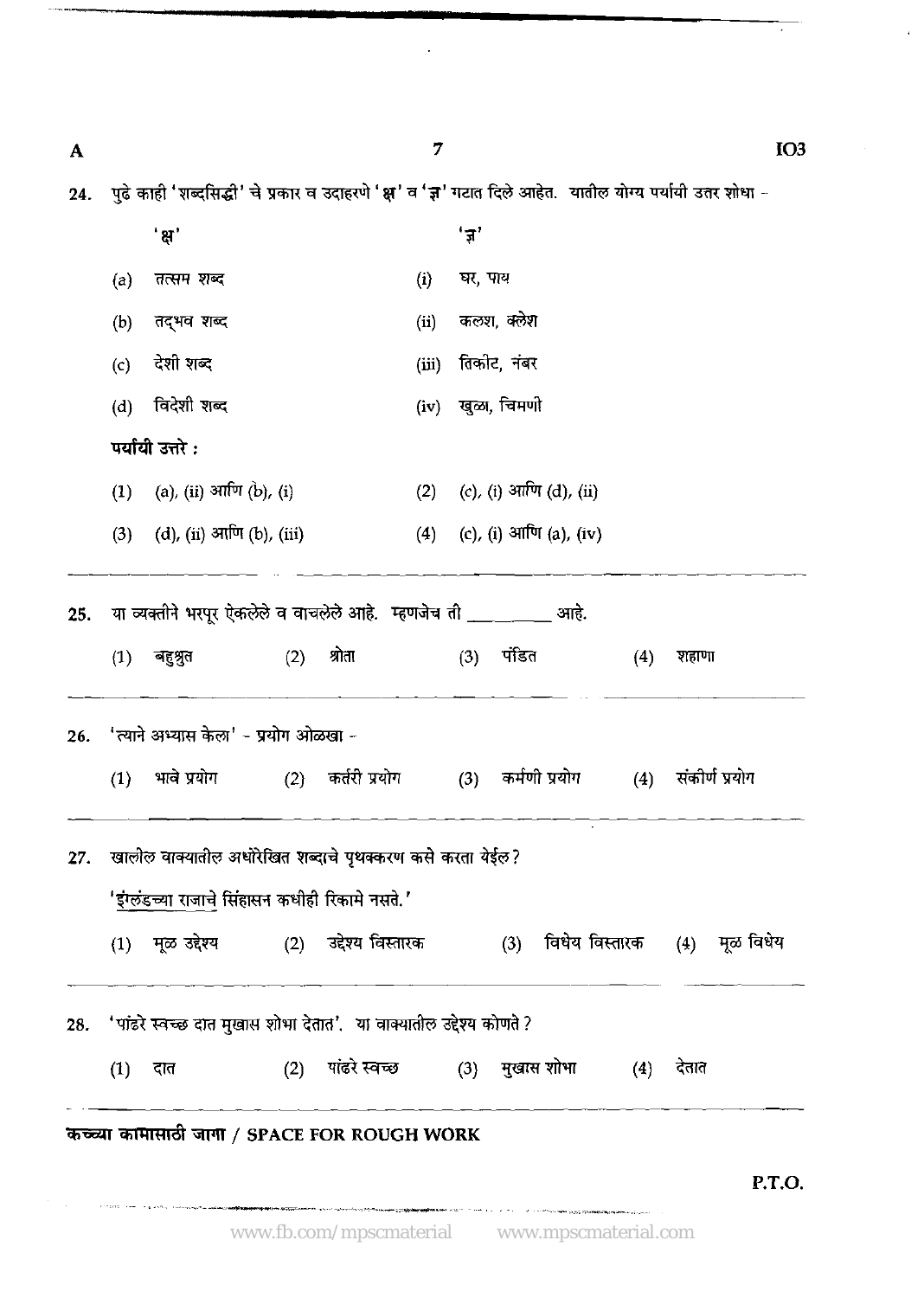| <b>IO3</b> |     |                                                                            |     |               | 8   |                   |                                   |                   | A                                                                                                          |
|------------|-----|----------------------------------------------------------------------------|-----|---------------|-----|-------------------|-----------------------------------|-------------------|------------------------------------------------------------------------------------------------------------|
| 29.        |     | खालीलपैको संयुक्त स्वर कोणता?                                              |     |               |     |                   |                                   |                   |                                                                                                            |
|            | (1) | 3 <sub>1</sub>                                                             | (2) | ओ             |     | $(3)$ $\dot{\xi}$ |                                   | (4)               | उ                                                                                                          |
| 30.        |     | खाली दिलेल्या शब्दांप्रमाणे योग्य पर्यायी उत्तर शोधा -                     |     |               |     |                   |                                   |                   |                                                                                                            |
|            |     | 'क्रियापद वाक्य'                                                           |     |               |     |                   |                                   |                   |                                                                                                            |
|            | (1) | आशुतोषच्या डोळ्यांत पाणी आले.                                              |     |               | (2) |                   | आशुतोषचे डोळे पाणीगत आहे.         |                   |                                                                                                            |
|            | (3) | आशुतोषचे डोळे पाणीदार आहेत.                                                |     |               | (4) |                   | आशुतोषचे डोळे पाणावले.            |                   |                                                                                                            |
| 31.        |     | 'पुनर्+जन्म' हा कोणत्या संधीयुक्त शब्दाचा विग्रह आहे ?                     |     |               |     |                   |                                   |                   |                                                                                                            |
|            |     | $(1)$ पुर्नजन्म                                                            |     | (2) पूर्णजन्म |     | (3)               | पुनर्जन्म                         | $\left( 4\right)$ | पुनर्जम्न                                                                                                  |
| 32.        |     | मराठी 'उपसर्ग' लागून तयार न झालेला शब्द कोणता ते पर्यायी उत्तरांतून शोधा ? |     |               |     |                   |                                   |                   |                                                                                                            |
|            | (1) | अबोल                                                                       | (2) | बिनचूक        |     | (3)               | पडछाया                            | (4)               | अवघड                                                                                                       |
| 33.        |     | खालील विधानातील अधोरेखित शब्दाचा चतुर्थी विभक्तीचा कारकार्थ कोणता?         |     |               |     |                   |                                   |                   |                                                                                                            |
|            |     | 'लाठीच्या एकेका तडाक्यास त्याने एकेक इसम लोळविला.'                         |     |               |     |                   |                                   |                   |                                                                                                            |
|            | (1) | कतो                                                                        | (2) | कर्म          |     | (3)               | करण                               | (4)               | अपादान                                                                                                     |
| 34.        |     | अर्थ काय? खालीलपैकी बरोबर पर्याय निवडा.                                    |     |               |     |                   |                                   |                   | 'मला माहीत असतानाही छातीचा व्यापार करुन मी जशासतसे उत्तर समोरच्याला दिले' या वाक्यातील वाक्प्रचार व त्याचा |
|            | (1) | छातीचा व्यापार - जसे पाहिजे तसे.                                           |     |               |     | (2)               | छातीचा व्यापार - धोक्याचा व्यवहार |                   |                                                                                                            |
|            | (3) | छातीचा व्यापार - बिनधास्त केलेला व्यवहार                                   |     |               |     | (4)               |                                   |                   | छातीचा व्यापार - रोखठोक केलेला व्यवहार                                                                     |
| 35.        |     | पर्यायी उत्तरांतील शुद्ध जोडशब्द कोणता ?                                   |     |               |     |                   |                                   |                   |                                                                                                            |
|            | (1) | उधारउसनवार                                                                 | (2) | ऊधारऊसनवार    |     | (3)               | ऊधारउसनवार                        | (4)               |                                                                                                            |

 $\frac{1}{\tau}$ 

'कच्च्या कामासाठा जागा / SPACE FOR ROUGH WORK

.

1999年1999年19月18日, 1999年1999年19月18日, 1999年19月, 1999年19月, 1999年, 1999年, 1999年, 1999年, 1999年, 1999年, 19

.<br>Represiónsin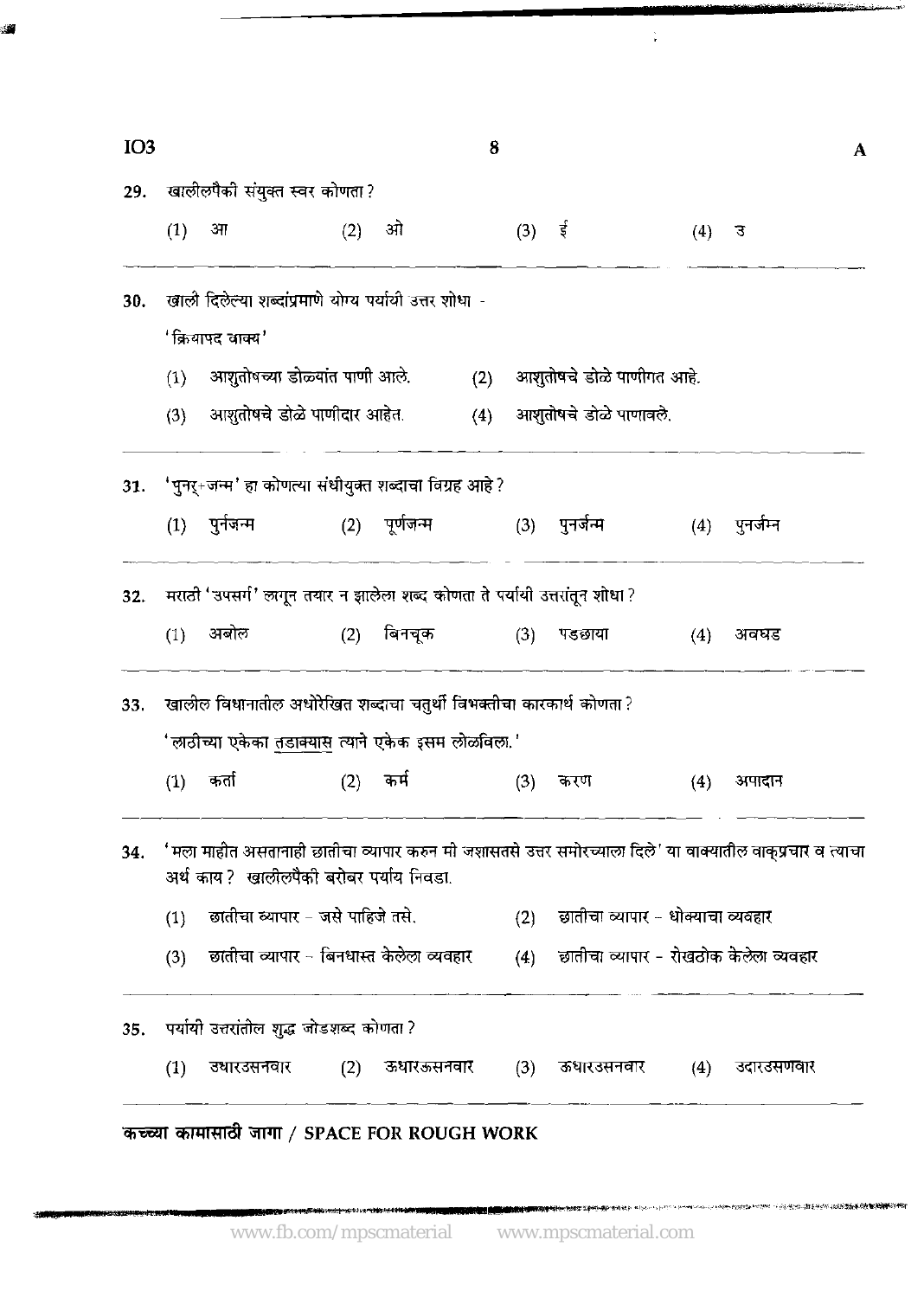| A   |     |                                                                 |     |              | 9   | IO <sub>3</sub> |                      |     |      |  |
|-----|-----|-----------------------------------------------------------------|-----|--------------|-----|-----------------|----------------------|-----|------|--|
| 36. |     | खालील वाक्यातील 'विधेय पूरक' कोणते ?                            |     |              |     |                 |                      |     |      |  |
|     |     | 'यशोदाने श्रीकृष्णाला लोणी दिले.'                               |     |              |     |                 |                      |     |      |  |
|     | (1) | यशोदाने                                                         | (2) | श्रीकृष्णाला |     | (3)             | लोणी                 | (4) | दिले |  |
|     |     |                                                                 |     |              |     |                 |                      |     |      |  |
|     |     | 37. 'आर्त्यातक अभाव' या अर्थाचा वाक्प्रचार खालीलपैकी कोणता आहे? |     |              |     |                 |                      |     |      |  |
|     | (1) | कपिलाषष्ठीचा योग येणे.                                          |     |              | (2) |                 | लंकेची पार्वती असणे. |     |      |  |
|     | (3) | साखर औषधाला देखील नसणे.                                         |     |              | (4) |                 | हतबल होणे.           |     |      |  |
|     |     |                                                                 |     |              |     |                 |                      |     |      |  |

38. 'क्ष' आणि 'ज्ञ' गटातील अनुक्रमे क्रियापदाचा काळ आणि क्रियापदाची आख्याते दिली असून पर्यायी उत्तरांतील एक उत्तर योग्य असून त्या उत्तरांतील चारही जोड्या योग्यरित्या जुळविल्या आहेत, असे ते पर्यायी उत्तर कोणते ?

|     |                 | 'क्ष' ( काळ)         |             |       |     | 'ज्ञ' ( आख्यात ) |
|-----|-----------------|----------------------|-------------|-------|-----|------------------|
|     | (a) भविष्यकाळ   |                      |             |       | (i) | द्वितीय आख्यात   |
| (b) | विद्यर्थ        |                      |             |       |     | (ii) ऊ-आख्यात    |
|     | (c) संकेतार्थ   |                      |             |       |     | (iii) ईलाख्यात   |
|     | (d) आज्ञार्थ    |                      |             |       |     | (iv) वाख्यात     |
|     | पर्यायी उत्तरे: |                      |             |       |     |                  |
|     | (a)             |                      | $(b)$ $(c)$ | (d)   |     |                  |
| (1) | (i)             | $(iv)$ (ii)          |             | (iii) |     |                  |
| (2) | (i)             | (iii)                | (ii)        | (iv)  |     |                  |
| (3) |                 | $(iii)$ $(iv)$ $(i)$ |             | (ii)  |     |                  |
| (4) | (ii)            | $(i)$ $(iii)$        |             | (iv)  |     |                  |

?+TRR& 3TT / **SPACE FOR ROUGH WORK** 

**P.T.O.** 

. ..~. ~-~\* .,,. \*,- ---- ". ." -........ ~. --..---.-,,. ., ~

 $\mathcal{L}^{\mathcal{A}}$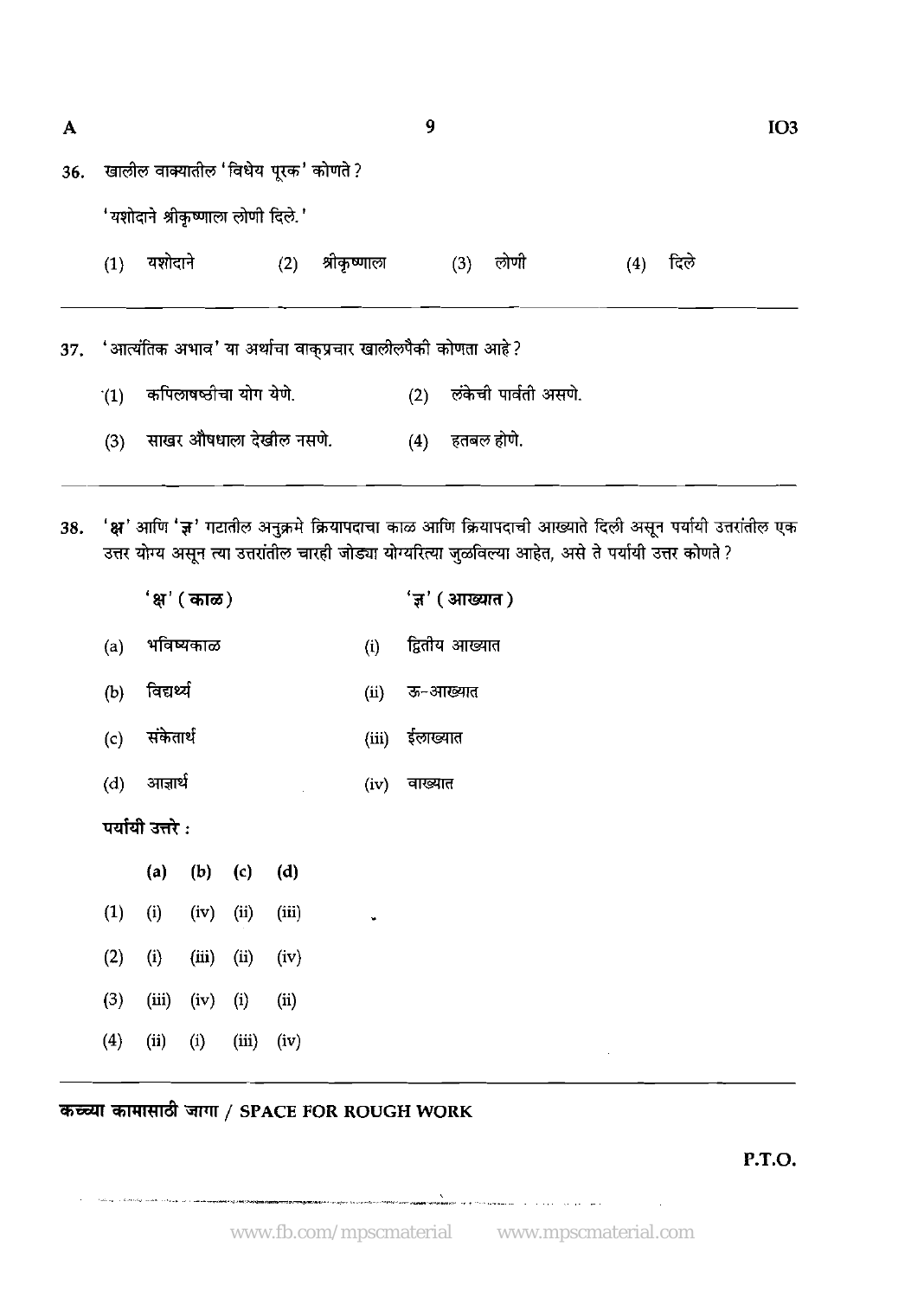$IO3$ 

| 39. |     | पर्याय निवडा -                                                                                |     |            |     |     |                                        |     | त्याचा अर्ज फेटाळण्यात आला.  हे होकारार्थी वाक्य विरुद्धार्थी शब्द वापरुन नकारार्थी असे होईल.  खालीलपैकी अचूक |
|-----|-----|-----------------------------------------------------------------------------------------------|-----|------------|-----|-----|----------------------------------------|-----|---------------------------------------------------------------------------------------------------------------|
|     | (1) | त्याचा अर्ज घेतला गेला नाही.                                                                  |     |            |     |     | (2) त्याचा अर्ज स्वीकारण्यात आला नाही. |     |                                                                                                               |
|     | (3) | त्याचा अर्ज जमा करुन घेतला नाही.                                                              |     |            |     |     | (4) त्याचा अर्ज दाखल केला नाही.        |     |                                                                                                               |
| 40. |     | प्रयोग विचाराच्या दृष्टिकोनातून खालीलपैकी कोणते एक वाक्य गटाबाहेरचे आहे ?                     |     |            |     |     |                                        |     |                                                                                                               |
|     | (1) | मला आज मळमळते.                                                                                |     |            | (2) |     | आज सारखे गडगडते.                       |     |                                                                                                               |
|     | (3) | सहलीस जाताना गावाजवळ उजाडले.                                                                  |     |            |     |     | (4) गाय गुराख्याकडून बांधली जाते.      |     |                                                                                                               |
| 41. |     | उभयान्वयी अव्ययाचा प्रकार ओळखा - 'विजा चमकू लागल्या आणि पावसाला सुरुवात झाली'.                |     |            |     |     |                                        |     |                                                                                                               |
|     | (1) | विकल्पबोधक (2) समुच्चयबोधक (3) न्यूनत्वबोधक (4) परिणामबोधक                                    |     |            |     |     |                                        |     |                                                                                                               |
| 42. |     | कोठेही गेले तरी मनुष्यस्वभाव सारखाच या अर्थाची म्हण __________                                |     |            |     |     |                                        |     |                                                                                                               |
|     | (1) | पाचा मुखी परमेश्वर                                                                            |     |            |     | (2) | मुलाचे पाय पाळण्यात दिसतात             |     |                                                                                                               |
|     | (3) | पळसाला पाने तीनच                                                                              |     |            |     | (4) | उथळ पाण्याला खळखळाट फार                |     |                                                                                                               |
|     |     | 43. जा, ये, उठ, बस, खा, पी वगैरे धातूंपासून जी क्रियापदे तयार होतात त्यांना ________ म्हणतात. |     |            |     |     |                                        |     |                                                                                                               |
|     | (1) | सिद्ध क्रियापद                                                                                |     |            |     |     |                                        |     | (2) साधित क्रियापद (3) संयुक्त क्रियापद (4) द्विकर्मक क्रियापद                                                |
|     |     | 44. 'बिन भाड्याचे घर' कशास म्हटले जाते ?                                                      |     |            |     |     |                                        |     |                                                                                                               |
|     | (1) | शाळा                                                                                          | (2) | स्वत:चे घर |     |     |                                        |     | (3) तुरुंग        (4)    सरकारी निवासस्थान                                                                    |
|     |     | 45. 'श्', 'ष्', 'स्' यांना ________ म्हणतात.                                                  |     |            |     |     |                                        |     |                                                                                                               |
|     |     | (1) अर्धस्वर                                                                                  | (2) | महाप्राण   |     |     | (3) उष्मवर्ण                           | (4) | स्वतंत्रवर्ण                                                                                                  |
|     |     |                                                                                               |     |            |     |     |                                        |     |                                                                                                               |

*कच्च्या कामासाठी जागा / SPACE FOR ROUGH WORK* 

1999年第2019年10月14日1月17日19月1日,1998年1月18日18月18日,1999年1月1日,1999年1月11日,1999年1月11日,1999年1月11日,1月11日,1月11日,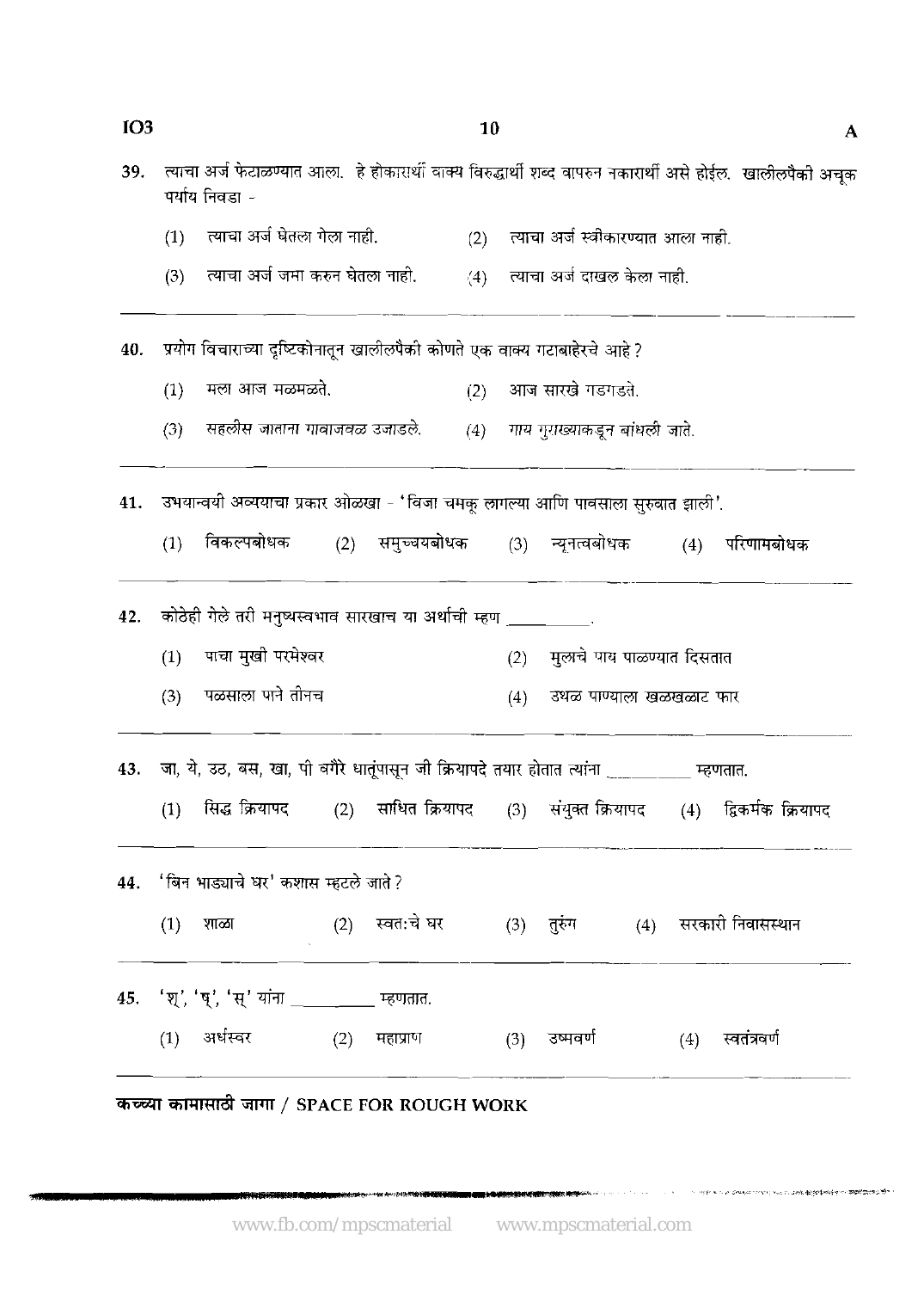| 46.   'उभयान्वयी अव्ययाचा' विचार करताना पुढील बार्बीचा विचार करावा लागेल – |
|----------------------------------------------------------------------------|
|----------------------------------------------------------------------------|

(a) दोन किंवा अधिक वाक्ये जोडणाऱ्या विकारी शब्दांना उभयान्वयी अव्यय म्हणतात.

- (b) प्रधानसूचक व गौणत्वसूचक असे दोन मुख्य प्रकार उभयान्वयी अव्ययात आहेत.
- $(c)$  'अन्', 'आणखी', 'आणि' ही समुच्चयबोधक उभयान्वयी अव्ययाची उदाहरणे आहेत.
- (d) 'विजयने उत्तम अभ्यास केला म्हणून त्याला यश मिळाले.

या वाक्यात न्यूनत्वबोधक उभयान्वयी अव्यय आहे -

- (d) 'विजयने उत्तम अभ्यास केला म्हणून त्याला यश मिळाले.<br>या वाक्यात न्यूनत्वबोधक उभयान्वयी अव्यय आहे –<br>(1) (a) फक्त (2) (a), (b), (c) (3) (b), (c) (4) (b), (c), (d)
- खालील पर्यायी उत्तरांतून 'पररूप संधी' ओळखा -47. जगदीश  $(4)$ काहीसा  $(1)$ सदाचार  $(2)$  $(3)$ करून खालील वाक्यातील अधोरेखित शब्द काय दर्शवितात ? 48. 'आज त्याजपाशी संपत्ती आहे.' उद्देश्य विस्तार विधेय विस्तार  $(2)$ उद्देश्य विधेय  $(1)$  $(3)$  $(4)$ 49. खालील पर्यायी उत्तरांतील विसंगत शब्द कोणता ?  $(1)$ विंजणा  $(2)$ विंजन  $(3)$ विंचडा  $(4)$ विंझणा खालील वाक्य हे कोणत्या 'स्थानिक क्रियाविशेषणाचे' उदाहरण आहे ? 50. 'ती काय माती गाते!' विशेषण  $(1)$  $(2)$ कदंत  $(4)$ उभयान्वयी अव्यय नाम  $(3)$

51. विरामचिन्हांचा वापर करताना 'संयोगचिन्हांचा' वापर करण्यात येतो तो असा -

(A) विधाने - (a) '!' या चिन्हाचा वापर करतात (b) संबोधन दर्शविताना (c) दोन शब्द जोडताना (d) ओळीच्या शेवटी शब्द अपुरा राहिल्यास (B) वरील विधानातील योग्य उत्तर पर्यायी उत्तरांत शोधा – (c) - पता राज्य जाडतात.<br>(B) - वरील विधानातील योग्य उत्तर पर्यायी उत्तरांत शोधा –<br>(1) - फक्त (b) - - (2) - (b) आणि (c) फक्त (3) (c) आणि (d) फक्त (4) (a), (c) आणि (d)

## mrmTlliif *7FK* / **SPACE FOR ROUGH WORK**

, . ... , . , ~~ , .- ,. ,.------,,, ~.

 $\tau_{\rm c}$  is a single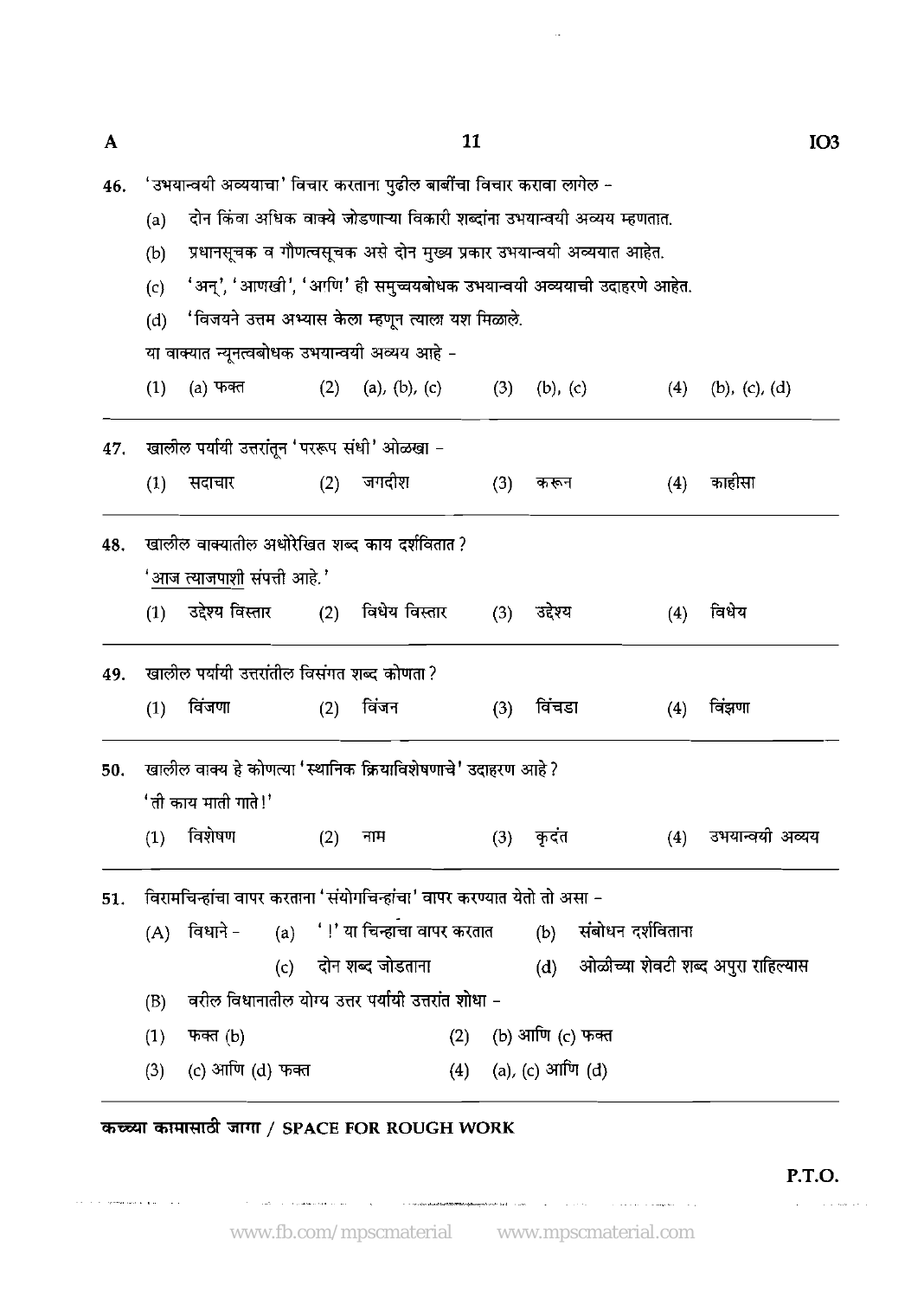$IO<sub>3</sub>$ 12 मराठी 'प्रयोग व्यवस्थेत' कर्मणी प्रयोगाविषयी पुढील काही मते मांडली आहेत, ती अशी -52. कर्ता प्रथमांत असतो.  $(a)$ कर्माप्रमाणे क्रियापद असते.  $(b)$ कर्म प्रथमांत असते.  $(c)$ 'नवीन कर्मणी प्रयोगात' कर्त्याला 'कडून' हा शब्दयोगी अव्यय लावत नाहीत.  $(d)$ पर्यायी उत्तरे:  $(1)$ फक्त $(a)$ ,  $(b)$  $(2)$ फक्त $(b)$ ,  $(c)$  $(3)$ फक्त (a), (d)  $(4)$ फक्त  $(a)$ ,  $(c)$ ,  $(d)$ खालील चारी जोड्या योग्य रीतीने जुळवून त्यातील विसंगत जोडी कोणती ते सांगा ? 53.  $'$ अ $'$ 'ब' तर्क  $(a)$ युक्ती  $(i)$ विचार  $(b)$ कल  $(ii)$  $(c)$ वळण  $(iii)$ अभ्यास  $(d)$ शंका तरंग  $(iv)$ पर्यायी उत्तरे :  $(1)$  $(a)$ ,  $(iii)$  $(2)$  $(b)$ ,  $(i)$  $(3)$  $(c)$ ,  $(ii)$  $(4)$  $(d)$ ,  $(iv)$ खालीलपैकी कोणत्या वाक्यात आत्मवाचक सर्वनाम आले आहे? 54. मी आपणहून सहलीला जाण्याची तयारी दाखवली.  $(a)$ आम्ही उद्या सहलीला जाऊ.  $(b)$ जनतेला जागृत करणे हे त्यांचे कर्तव्य आहे.  $(c)$ तुम्ही आता सर्वजण घरी जा.  $(d)$ पर्यायी उत्तरे :  $(1) (c)$  $(2)$  $(b)$  $(d)$  $(3)$  $(4)$  $(a)$ खालील विधानांतील योग्य उत्तर शोधा -55. 'आपले भाषाशिक्षण विविध कौशल्यावर सुरू असते' - $(a)$ ऐकणे  $(b)$ बोलणे फिरणे वाचणे  $(d)$  $(c)$ पर्यायी उत्तरे : (a), (b), (d)  $(2)$  $(1)$  $(d)$  $(3)$  $(b)$ ,  $(c)$ ,  $(d)$  $(4)$  $(a), (b), (c)$ 

कच्च्या कामासाठी जागा / SPACE FOR ROUGH WORK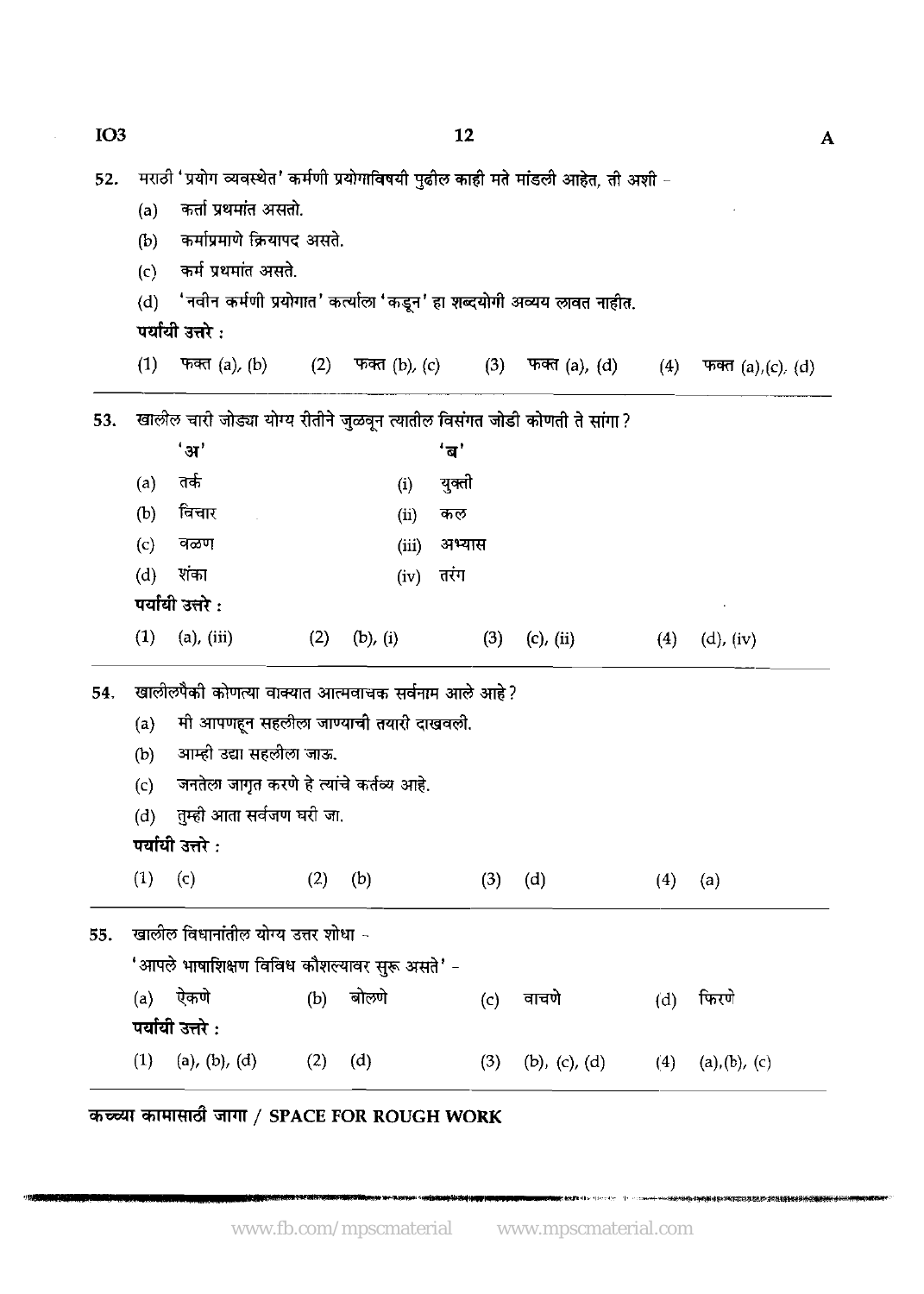A

### खालील उतारा वाचून प्र.क्र. 56 ते 60 या प्रश्नांची योग्य ती पर्यायी उत्तरे लिहा.

जगातील नामवंत साहित्यिकांनी साहित्याचं हे विश्व किती संपन्न केलं आहे! ज्ञानदेवांनी ज्ञानेश्वरी लिहिली व तिच्यामधन जीवनाविषयीचं गहन चिंतन प्रकट केलं. नामदेव-तुकोबांनी अभंग लिहिले व त्यांतून प्रपंच करता करता परमार्थ कसा साधावा, याची पायवाट दाखविली! एकनाथांनी भागवतामधुन नवविधा भक्तीचे पाट वाहविले. रामदासांनी दासबोधातून 'यत्न तो देव ' का जाणावा, याचं मार्मिक विवरण केलं. श्रीचक्रधरस्वार्मीच्या 'लीळा चरित्रा'तून आध्यात्मिक व सामाजिक समतेचा संदेश प्रकटला. ही तर झाली संतवाणी. वेगवेगळ्या धर्मांच्या पवित्र ग्रंथांचं वाचन केलं तर त्यातून काय आढळतं? वेद-उपनिषदं, कराण, धम्मपद, बायबल, गुरुग्रंथसाहेब या सर्वच धर्मग्रंथात उदात्त जीवनादर्शांचं विवरण केलं आहे. त्याचं आचरण केल्यास आपल्या जीवनशैलीत केवढं परिवर्तन घडत. जीवनाकडे पाहण्याचा आपला दष्टिकोणही बदलतो. पावित्र्य. मांगल्य. शचित्व या मुल्यांची महानता आपल्याला जाणवते. दया, क्षमा, करुणा, प्रेम, परस्पर सामंजस्य, बंधुत्व, एकात्मता या मूल्यांची महती या धर्मग्रंथांच्या वाचनानं कळते. ऐहिक जीवन चांगल्या प्रकारे कसं जगावं व आध्यात्मिक वाटचाल कशी करावी, याचं मार्गदर्शन लाभतं. धर्मग्रंथांचे हे नंदादीप नसते तर आपण ही वाटचाल कशाच्या आधारे केली असती ?

ग्रंथांमध्ये ज्ञानाच्या अनेकविध शाखा जशा प्रकाशमान होतात त्याचप्रमाणं विज्ञानाच्याही अनेकविध शाखांचं दर्शन घडत तत्त्वज्ञान, समाजशास्त्र, इतिहास, भूगोल, राज्यशास्त्र, मानसशास्त्र, शिक्षणशास्त्र, पुरातत्त्व संस्कृती या विषयांची कितीतरी दालनं ग्रंथांनीच आपल्यासाठी उघडलीत ना? वैज्ञानिकांनी अहोरात्र परिश्रम केले व त्यांतून त्यांना अनेक शोध लागले. या शोधांचं विवरण त्यांनी आपल्या ग्रंथांतूनच नाही का केलं? या शोधांमुळं मानवाच्या बुद्धीनं अवकाशापर्यंत व ग्रहगोलांपर्यंत कशी झेप घेतली, ते त्यांच्या ग्रंथांमळं आपल्याला कळतं. हे ग्रंथ आपण वाचले नाहीत व या शोधांची माहिती घेतली नाही तर जग कणीकडे चाललं आहे, याची आपल्याला कशी कल्पना येणार? ललित वाङ्मयाच्या वाचनानं आपलं मनोरंजन होतं; त्याचप्रमाणं वेगवेगळ्या लेखकांच्या भावविश्वाचं दर्शन घडतं. प्रवासवर्णनपर ग्रंथ आपल्याला वेगवेगळ्या प्रदेशांत घेऊन जातात. तिथले जगाबेगळे अनुभव, तिथली माणसं, तिथला निसर्ग, तिथल्या रीतिभाती, तिथल्या जीवनशैली यांचा व आपला परिचय होतो. लेखकांना या प्रदेशात आलेले अनुभव आपलंही मन मोहून टाकतात.

'गावाकडच्या गोष्टी' व 'माणदेशी माणसं' यांच्यासारख्या व्यंकटेश माडगूळकरांच्या पुस्तकांतून ग्रामीण जीवन किती हुबेहूब साकार होतं! शंकर पाटील यांच्या 'आभाळ', 'भेटीगाठी', 'वळीव' यांसारख्या ग्रामीण कथासंग्रहांतून ग्रामीण जीवनाच्या व्यथावेदना जशा प्रकटतात त्याचप्रमाणं त्यांच्या 'धिंड' सारख्या कथा खदखदून हसायला लावतात. त्यांच्या ग्रामीण संवादांची कोल्हापुरी फेक कशी न्यारी आहे. हे त्यांच्या 'कथा अकलेच्या कांद्याची' आणि 'लवंगी मिरची कोल्हापुरची' यांसारख्या वगनाट्यांमुळं जाणवतं.

धर्मग्रंथांच्या वाचनाने जीवनदर्शनाचे विवरण कळते, ते असे -56. जगाविषयी घृणा  $(a)$ प्रेम  $(b)$ परस्पर सामंजस्य  $(c)$ संकुचित जीवनदृष्टिकोण  $(d)$ एकात्मता  $(e)$ हिंसाव्रत  $(f)$ वरील विवरणातील पर्यायी उत्तरांतील **योग्य** उत्तर कोणते ? (a), (b), (c), (d)  $(1)$  $(a)$ ,  $(b)$ ,  $(d)$  $(2)$  $(3)$  $(d)$ ,  $(e)$ ,  $(f)$  $(4)$ (a), (b), (d), (f)

## कच्च्या कामासाठी जागा / SPACE FOR ROUGH WORK

P.T.O.

 $\epsilon = \infty$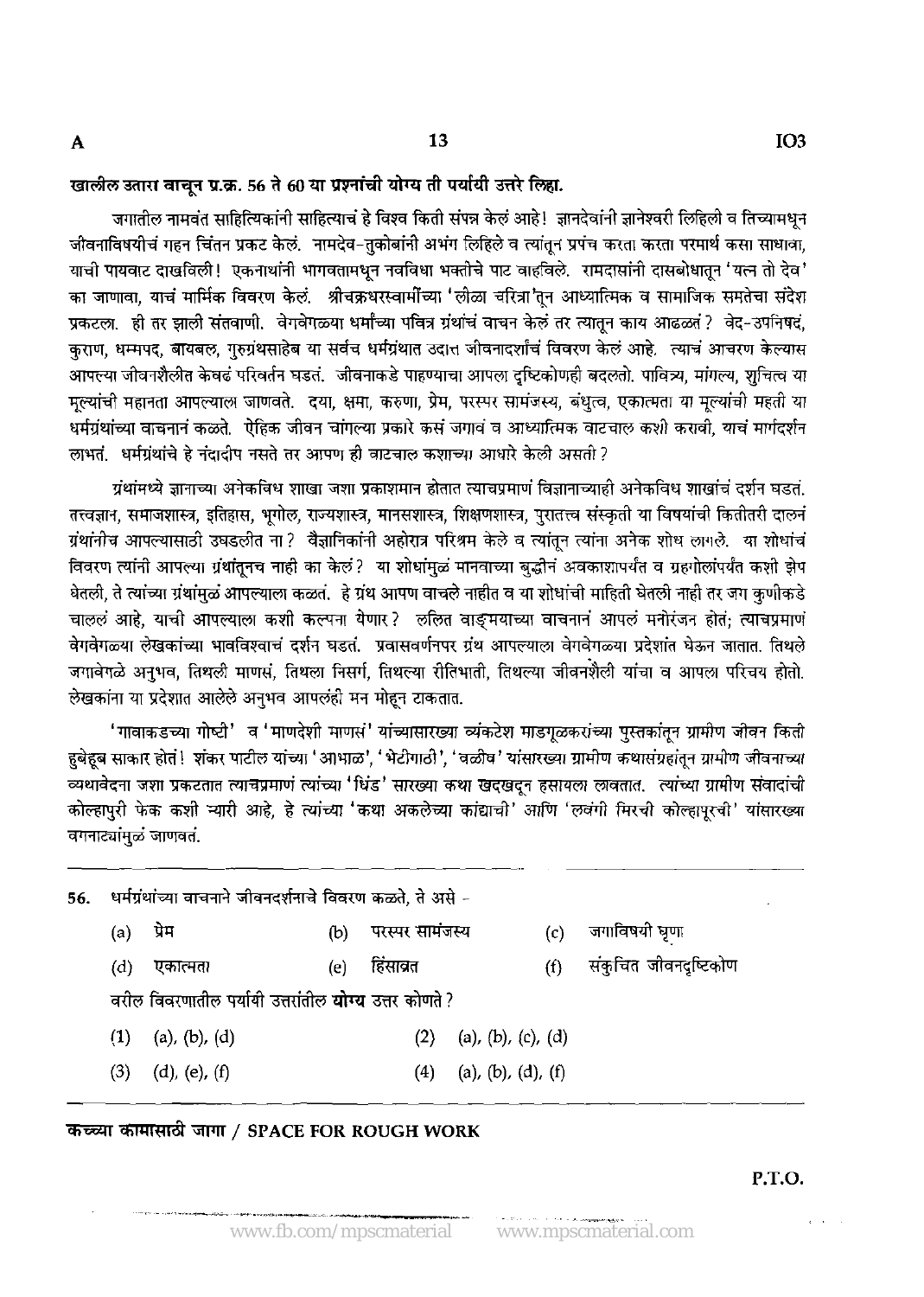| 57. |     | खालील काही विधाने पहा -                                       |
|-----|-----|---------------------------------------------------------------|
|     | (a) | शंकर पाटलांच्या 'धिंड' सारख्या कथा म्हणजे करुणरसाचे डोहच होत. |
|     | (b) | 'गावाकडच्या गोष्टी' तून ग्रामीण जीवन कळते.                    |
|     | (c) | 'वळीव' या कथेतून शंकर पाटलांनी पुरते हसवून हसवून सोडले आहे.   |
|     | (d) | -ग्रामीण संवादाची कोल्हापुरी फेक ना.स. इनामदारांच्यात आहे.    |
|     |     | पर्यायी उत्तरांतून <b>योग्य</b> उत्तर शोधा -                  |
|     |     |                                                               |

(1) **(a)** (2) (b) (3) (c) (4) (4

वैज्ञानिकांच्या परिश्रमामुळे पुढील गोष्टी समजून आल्या, त्या अशा -58.

- पुरातत्त्वं संस्कृती धर्मकारण  $(a)$  $(b)$  $(c)$ राज्यशास्त्र अवकाश झेप ग्रहगोल शास्त्र  $(d)$  $(e)$ मानसशास्त्र  $(f)$ वरील विधानांच्या पर्यायी उत्तरांतून **योग्य** उत्तर सांगा -
- $(1)$  $(d)$ ,  $(e)$  $(2)$  $(a), (b), (c)$
- $(3)$  $(d)$ ,  $(f)$ (a), (b), (c), (e)  $(4)$

59. ललित वाङ्मयाच्या वाचनाने पुढील बार्बीची कल्पना येते, त्या पुढील प्रमाणे -

- (a) ~&~~~~i%d (b) m *s;hn;r* \*.
- 
- (b) आपलं मनोरंजन होतं.<br>(c) वेगवेगळ्या लेखकांचं भावविश्वाचं दर्शन घडते.
- $(d)$  मन भांबावून जाते.

वरील विधानातून **योग्य** ते उत्तर पर्यायी उत्तरांतून शोधा -

**(1)** (a), (b) (2) (c), (4 **(3)** (a), (d) (4) (b), (c)

 $^{\circ}$  **60.** पुढील विधाने वाचून त्या खाली दिलेल्या पर्यायी उत्तरांतून **योग्य** उत्तर शोधा –

विधाने $-$ 

- (a) साहित्यिकांनी साहित्याचे विश्व किती विचित्र करुन टाकले आहे.
- (b) ज्ञानेश्वर<br>पर्यायी उत्तरे :
- 
- (b) m'M1v-\*mM&. (1) (a) ?? (2) (b) 3-h **(3)** (a), (b) \* **(4)** (4, (b) **3F**

W W4Td / **SPACE FOR ROUGH WORK** 

 $\mathbf{A}$ 

14

IO<sub>3</sub>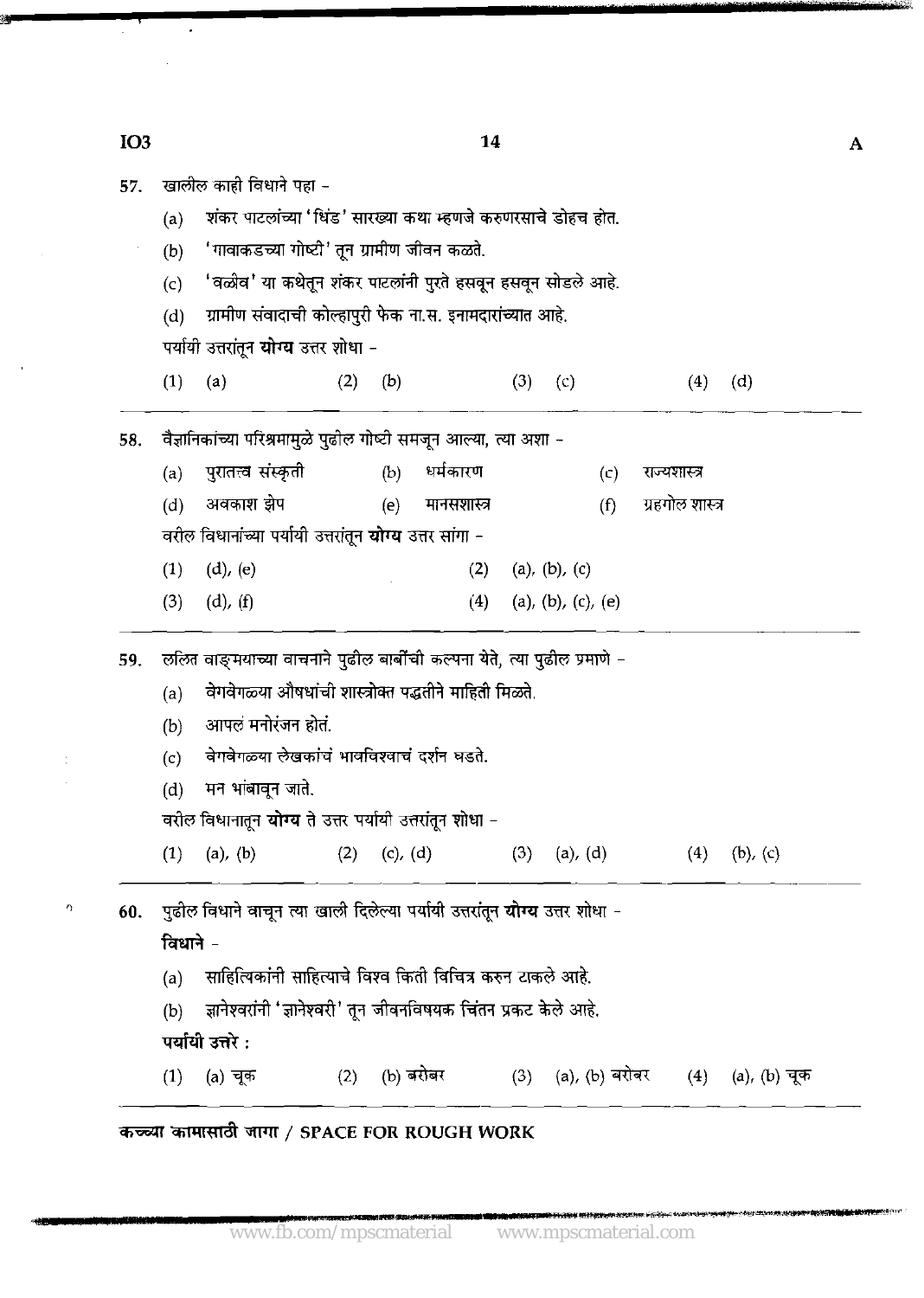| A   |                                                                                                                                                                                                                                                                                                                                                                                                                                                                                                                                                                                                                                                  |                                                   |  | 15  |                  |                             |  |  | IO <sub>3</sub> |  |  |
|-----|--------------------------------------------------------------------------------------------------------------------------------------------------------------------------------------------------------------------------------------------------------------------------------------------------------------------------------------------------------------------------------------------------------------------------------------------------------------------------------------------------------------------------------------------------------------------------------------------------------------------------------------------------|---------------------------------------------------|--|-----|------------------|-----------------------------|--|--|-----------------|--|--|
| 61. |                                                                                                                                                                                                                                                                                                                                                                                                                                                                                                                                                                                                                                                  |                                                   |  |     |                  |                             |  |  |                 |  |  |
|     | Choose the antonym for the word underlined in the sentence given:<br>Absolute powers cannot be vested in an individual.<br>Arbitrary<br>Unqualified<br>(3)<br>Partial<br>(4)<br>(1)<br>Perfect<br>(2)<br>Recognize the parts of speech of the underlined words :<br>Youth is the time when the seeds of character are sown.<br>Adverb clause<br>Noun<br>(2)<br>(1)<br>Noun clause<br>Adjective clause<br>(3)<br>(4)<br>Choose a suitable replacement for the underlined phrase.<br>He found the gold coins as he cleans the floor.<br>as he had cleaned<br>while he cleans<br>(1)<br>(2)<br>while cleaning<br>(3)<br>while he is cleaning<br>(4) |                                                   |  |     |                  |                             |  |  |                 |  |  |
|     |                                                                                                                                                                                                                                                                                                                                                                                                                                                                                                                                                                                                                                                  |                                                   |  |     |                  |                             |  |  |                 |  |  |
| 62. |                                                                                                                                                                                                                                                                                                                                                                                                                                                                                                                                                                                                                                                  |                                                   |  |     |                  |                             |  |  |                 |  |  |
|     |                                                                                                                                                                                                                                                                                                                                                                                                                                                                                                                                                                                                                                                  |                                                   |  |     |                  |                             |  |  |                 |  |  |
|     |                                                                                                                                                                                                                                                                                                                                                                                                                                                                                                                                                                                                                                                  |                                                   |  |     |                  |                             |  |  |                 |  |  |
|     |                                                                                                                                                                                                                                                                                                                                                                                                                                                                                                                                                                                                                                                  |                                                   |  |     |                  |                             |  |  |                 |  |  |
| 63. |                                                                                                                                                                                                                                                                                                                                                                                                                                                                                                                                                                                                                                                  |                                                   |  |     |                  |                             |  |  |                 |  |  |
|     |                                                                                                                                                                                                                                                                                                                                                                                                                                                                                                                                                                                                                                                  |                                                   |  |     |                  |                             |  |  |                 |  |  |
|     |                                                                                                                                                                                                                                                                                                                                                                                                                                                                                                                                                                                                                                                  |                                                   |  |     |                  |                             |  |  |                 |  |  |
|     |                                                                                                                                                                                                                                                                                                                                                                                                                                                                                                                                                                                                                                                  |                                                   |  |     |                  |                             |  |  |                 |  |  |
| 64. | He is sorrowful, but still hopeful.                                                                                                                                                                                                                                                                                                                                                                                                                                                                                                                                                                                                              |                                                   |  |     |                  |                             |  |  |                 |  |  |
|     | Identify the type of the sentence.                                                                                                                                                                                                                                                                                                                                                                                                                                                                                                                                                                                                               |                                                   |  |     |                  |                             |  |  |                 |  |  |
|     | (1)                                                                                                                                                                                                                                                                                                                                                                                                                                                                                                                                                                                                                                              | Simple sentence                                   |  | (2) | Complex sentence |                             |  |  |                 |  |  |
|     | (3)                                                                                                                                                                                                                                                                                                                                                                                                                                                                                                                                                                                                                                              | Compound sentence                                 |  | (4) |                  | Complex - Compound sentence |  |  |                 |  |  |
| 65. |                                                                                                                                                                                                                                                                                                                                                                                                                                                                                                                                                                                                                                                  | Make one sentence of the two:                     |  |     |                  |                             |  |  |                 |  |  |
|     | (a)                                                                                                                                                                                                                                                                                                                                                                                                                                                                                                                                                                                                                                              | Ann took some photographs                         |  | (b) |                  | Have you seen them          |  |  |                 |  |  |
|     |                                                                                                                                                                                                                                                                                                                                                                                                                                                                                                                                                                                                                                                  | <b>Answer Options:</b>                            |  |     |                  |                             |  |  |                 |  |  |
|     | (1)                                                                                                                                                                                                                                                                                                                                                                                                                                                                                                                                                                                                                                              | Have you seen the photographs Ann took?           |  |     |                  |                             |  |  |                 |  |  |
|     | (2)                                                                                                                                                                                                                                                                                                                                                                                                                                                                                                                                                                                                                                              | Ann took some photographs and have you seen them. |  |     |                  |                             |  |  |                 |  |  |
|     | (3)                                                                                                                                                                                                                                                                                                                                                                                                                                                                                                                                                                                                                                              | Have you seen the photographs that Ann took?      |  |     |                  |                             |  |  |                 |  |  |
|     | (4)                                                                                                                                                                                                                                                                                                                                                                                                                                                                                                                                                                                                                                              | Have you seen the photographs which Ann took?     |  |     |                  |                             |  |  |                 |  |  |

 $\mathcal{L}$ 

# कच्च्या कामासाठी जागा / SPACE FOR ROUGH WORK

 $\sim 10$ 

 $\hat{\tau}$  , as any  $\hat{\tau}$  .

**P.T.O.** 

 $\sim$  10  $\pm$  1.

 $\ddot{\phantom{a}}$ 

~-~ ~. ~~ . .. , ~. . ..~.~ ~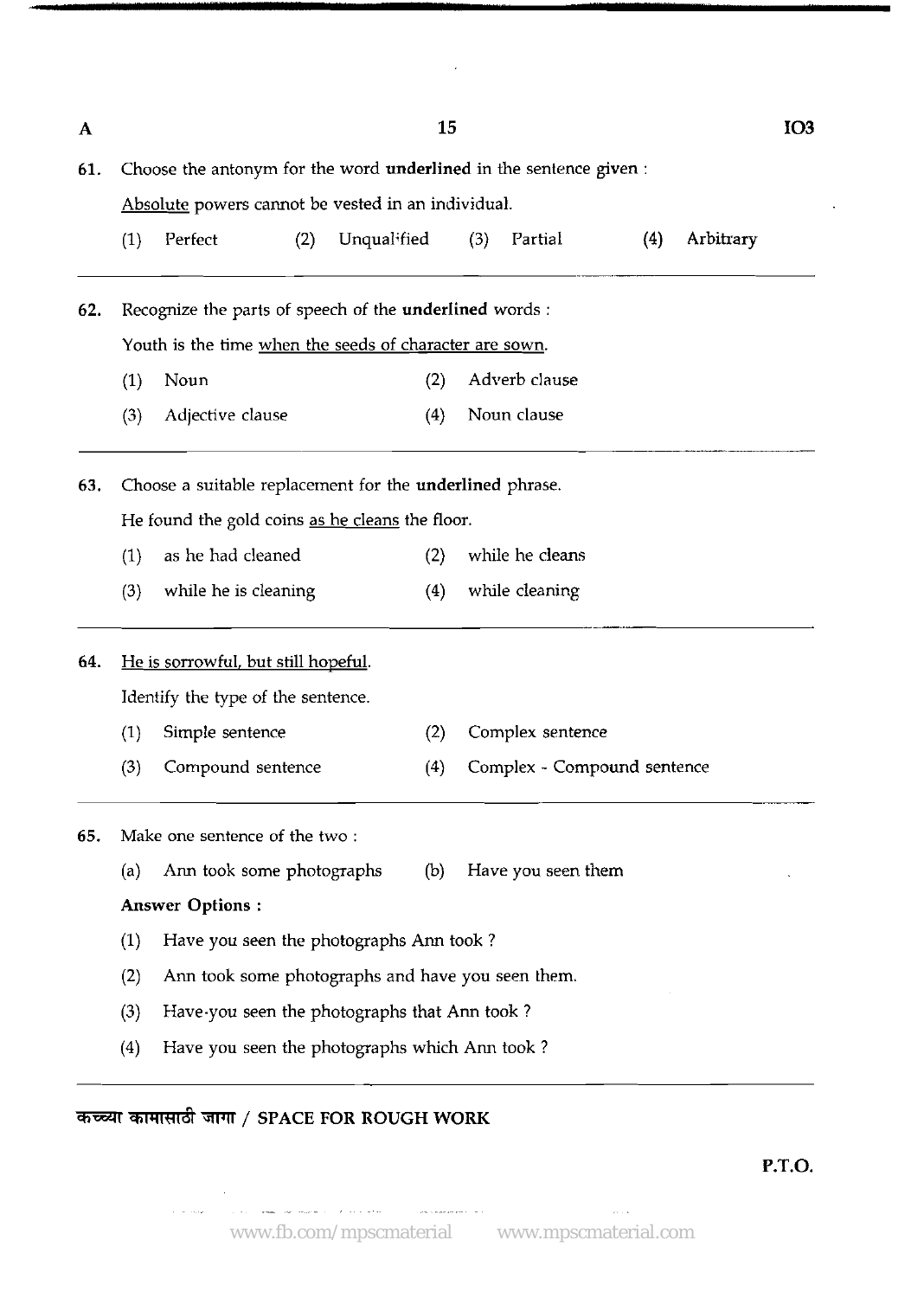| $\sim$ IO3 |                                                     |      |                                |      | 16                               |       |     |      | А |
|------------|-----------------------------------------------------|------|--------------------------------|------|----------------------------------|-------|-----|------|---|
| 66.        |                                                     |      | It is a very spacious ________ |      | for constructing a nursing home. |       |     |      |   |
|            | Pick out the correct word to complete the sentence. |      |                                |      |                                  |       |     |      |   |
|            | (1)                                                 | cite | (2)                            | site | (3)                              | sight | (4) | seat |   |
|            |                                                     |      |                                |      |                                  |       |     |      |   |

### 67. Very few things are as useful as wood.

Select the alternative which can be the **correct** comparative degree of the above sentence.

- (1) Wood is more useful than any other things.
- (2) Wood is more useful than many other things.
- **(3)** wood is more useful than most other things.
- (4) No other thing is as useful as wood.

**68.** Change into **Indirect Speech** :

She said to him, "What is it that makes you so much stronger and braver than any other man ?"

- **(1)** She asked him what was it that made him so much stronger and braver than any other man.
- (2) She asked him that what was it that made him so braver and stronger than any other man.
- (3) She said him that what was that, that made him so braver and stronger than any other man.
- **(4)** She stated him that what was that, that made him so braver and stronger than any other man.
- **69.** Complete the following sentence :

Sanatorium is \_\_\_\_\_\_\_\_\_\_\_\_\_\_.

,

- (1) a place for the sick to recover health (2) a place for old people
- (3) a home for orphans (4) a home for lunatics

### **Wll/ SPACE FOR ROUGH WORK**

...-. **f'** .' **.~,'i.:,"i\*.m..>l,;.."r~\*~b~\*,u;.m~~~~-**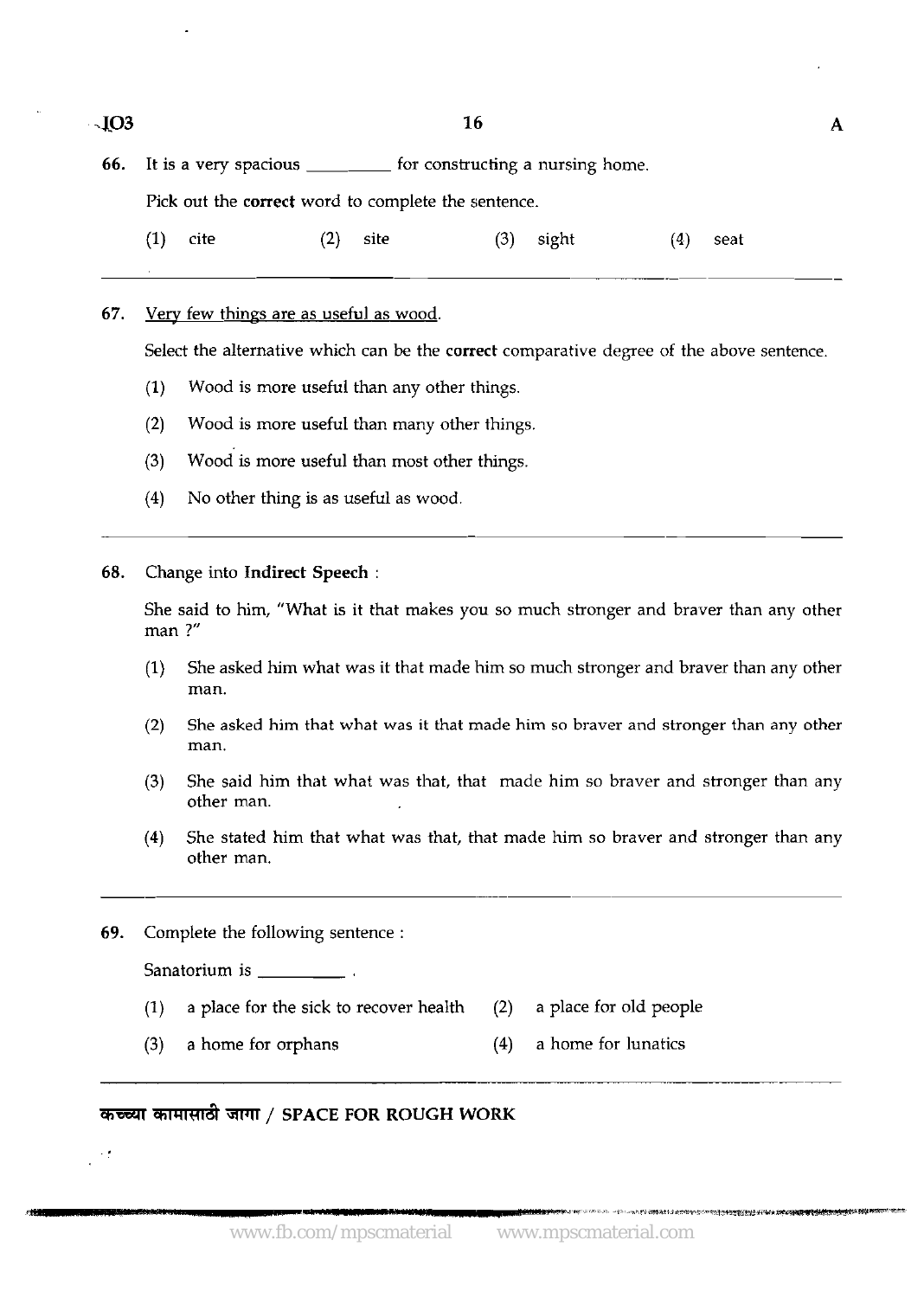| A   | 17                                                 |                                        |     |          |     |     |                             |     |          |  |  |
|-----|----------------------------------------------------|----------------------------------------|-----|----------|-----|-----|-----------------------------|-----|----------|--|--|
| 70. | Choose the correct meaning of the word underlined. |                                        |     |          |     |     |                             |     |          |  |  |
|     |                                                    | He is noted for his benevolent nature. |     |          |     |     |                             |     |          |  |  |
|     | (1)                                                | generous                               | (2) | flexible |     | (3) | pleasing                    | (4) | brave    |  |  |
| 71. | Correct the spelling of underlined word :          |                                        |     |          |     |     |                             |     |          |  |  |
|     | No physique can cure                               |                                        |     |          |     |     |                             |     |          |  |  |
|     | (a)                                                | physique                               | (b) | physic   |     | (c) | physics                     | (d) | features |  |  |
|     |                                                    | <b>Answer Options:</b>                 |     |          |     |     |                             |     |          |  |  |
|     | (1)                                                | (a) is correct                         |     |          | (2) |     | $(a)$ and $(b)$ are correct |     |          |  |  |
|     | (3)                                                | (c) is correct                         |     |          | (4) |     | (d) is correct              |     |          |  |  |
|     |                                                    |                                        |     |          |     |     |                             |     |          |  |  |

**72.** Choose the correct alternative :

I [am to leave, would leave, was to leave, was to have left] on Thursday. But on Thursday I had a terrible cold. So decided to wait till Saturday. and the team in the team in the team is a terrible cold. So decided to wait<br>am to leave (2) would learned

- (1) am to leave (2) would leave (3) was to leave (4) was to have left
- 73. Identify the group of words spelt correctly :
	- (1) digresion, equilibrium, dilemma, equivalent.
	- (2) digression, equilibrium, dilemma, equivalent.
	- (3) digression, equillibrium, dilemma, equivelent.
	- (4) digression, equilibrium, dilema, equivelent.
- **74.** Change into reported speech :

The mother said, "Run away children, do not disturb me".

- (1) The mother ordered the children to run away and forbade them to disturb her.
- (2) The mother said to children to run away and not to disturb her. - - --
	- (3) The mother asked children to run away and not to disturb her.
	- **(4)** The mother told children not to disturb her and run away.

### *कच्च्या कामासाठी जागा / SPACE FOR ROUGH WORK*

-

. , . . --~.~ --,,. . . ~-<\*: ---,, ..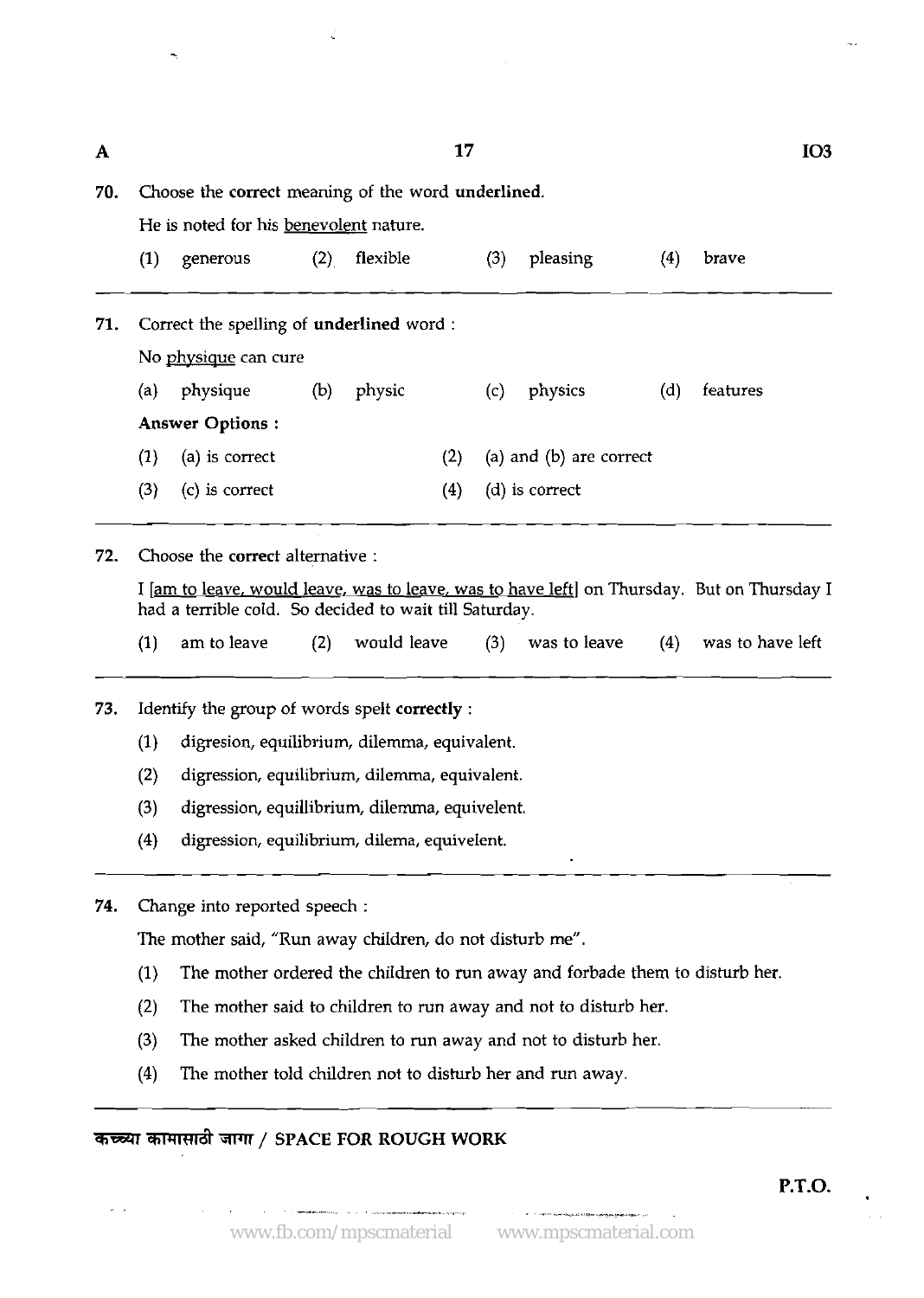| <b>IO3</b><br>75. |                                                                                                                                              | 18<br>A<br>If the usage of a suffix makes the word 'teach' into 'teacher', then which will be the correct<br>suffix to use for the word 'betray'? |     |           |     |     |                         |     |                                                                                  |  |  |  |  |
|-------------------|----------------------------------------------------------------------------------------------------------------------------------------------|---------------------------------------------------------------------------------------------------------------------------------------------------|-----|-----------|-----|-----|-------------------------|-----|----------------------------------------------------------------------------------|--|--|--|--|
|                   | (1)                                                                                                                                          | betrayfy                                                                                                                                          | (2) | betrayfic |     | (3) | betrayal                | (4) | betrayen                                                                         |  |  |  |  |
| 76.               |                                                                                                                                              | Which part of speech the word 'above' belongs to in the given sentence?                                                                           |     |           |     |     |                         |     |                                                                                  |  |  |  |  |
|                   |                                                                                                                                              | The moral law is above the civil.                                                                                                                 |     |           |     |     |                         |     |                                                                                  |  |  |  |  |
|                   | (1)                                                                                                                                          | Noun                                                                                                                                              | (2) | Adjective |     | (3) | Preposition             | (4) | Adverb                                                                           |  |  |  |  |
| 77.               |                                                                                                                                              | He deals ____________ dry fruits.                                                                                                                 |     |           |     |     |                         |     |                                                                                  |  |  |  |  |
|                   |                                                                                                                                              | Pick out the correct alternative to complete the sentence.                                                                                        |     |           |     |     |                         |     |                                                                                  |  |  |  |  |
|                   | (1)                                                                                                                                          | in                                                                                                                                                | (2) | out       |     | (3) | with                    | (4) | by                                                                               |  |  |  |  |
| 78.               |                                                                                                                                              | Choose the correct meaning of the idiom underlined in the sentence given :                                                                        |     |           |     |     |                         |     |                                                                                  |  |  |  |  |
|                   |                                                                                                                                              | He got the doors slammed in his face.                                                                                                             |     |           |     |     |                         |     |                                                                                  |  |  |  |  |
|                   | (1)                                                                                                                                          | hitting his face                                                                                                                                  |     |           | (2) |     | banged up               |     |                                                                                  |  |  |  |  |
|                   | (3)                                                                                                                                          | stuck tight                                                                                                                                       |     |           | (4) |     | closed shut in anger    |     |                                                                                  |  |  |  |  |
| 79.               |                                                                                                                                              |                                                                                                                                                   |     |           |     |     |                         |     | I need interpreters in my surgery who _______ speak Punjabi, Urdu and Gujarathi. |  |  |  |  |
|                   |                                                                                                                                              | Pick out the correct alternative to make the sentence meaningful.                                                                                 |     |           |     |     |                         |     |                                                                                  |  |  |  |  |
|                   | (1)                                                                                                                                          | may                                                                                                                                               | (2) | should    |     | (3) | must                    | (4) | can                                                                              |  |  |  |  |
| 80.               |                                                                                                                                              | Virdhawal Khade practices in such a way that he will win Gold Medal.                                                                              |     |           |     |     |                         |     |                                                                                  |  |  |  |  |
|                   |                                                                                                                                              | Identify the type of the clause underlined.                                                                                                       |     |           |     |     |                         |     |                                                                                  |  |  |  |  |
|                   | (1)                                                                                                                                          | Noun clause                                                                                                                                       |     |           | (2) |     | Adjective clause        |     |                                                                                  |  |  |  |  |
|                   | (3)                                                                                                                                          | Adverb clause of purpose                                                                                                                          |     |           | (4) |     | Adverb clause of result |     |                                                                                  |  |  |  |  |
|                   |                                                                                                                                              |                                                                                                                                                   |     |           |     |     |                         |     |                                                                                  |  |  |  |  |
|                   | The best sources of electricity, _______, include water, wind and solar power.<br>Pick out the correct alternative to complete the sentence. |                                                                                                                                                   |     |           |     |     |                         |     |                                                                                  |  |  |  |  |
| 81.               |                                                                                                                                              |                                                                                                                                                   |     |           |     |     |                         |     |                                                                                  |  |  |  |  |

www.fb.com/mpscmaterial www.mpscmaterial.com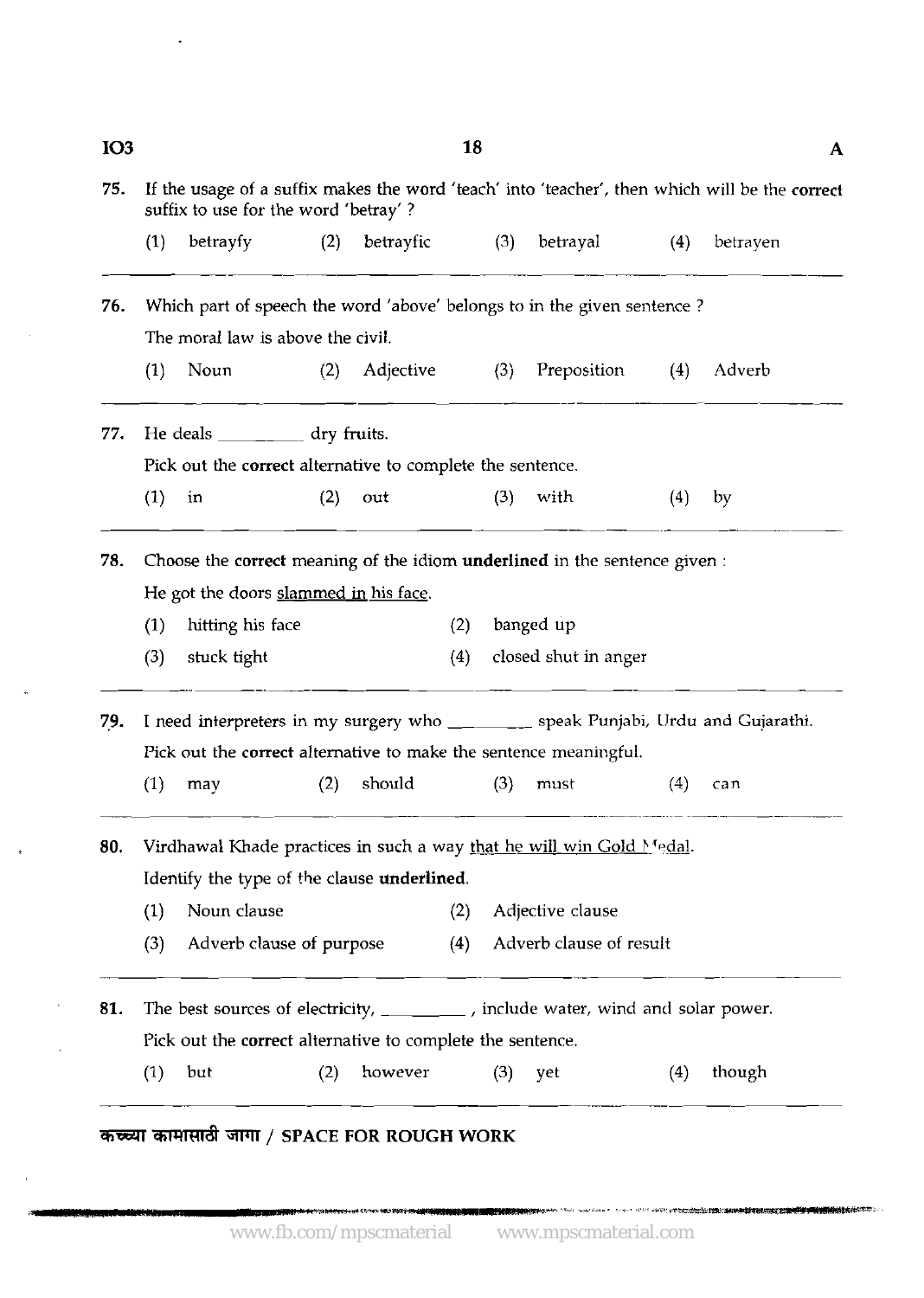|            |                                                                                                  |                                                                                                                                                                                                                                                                                                                                                                                                           |     | 19                                                                       |  |                                |     | IO <sub>3</sub> |  |  |  |  |  |
|------------|--------------------------------------------------------------------------------------------------|-----------------------------------------------------------------------------------------------------------------------------------------------------------------------------------------------------------------------------------------------------------------------------------------------------------------------------------------------------------------------------------------------------------|-----|--------------------------------------------------------------------------|--|--------------------------------|-----|-----------------|--|--|--|--|--|
| 82.        | My friend decided to __________ in marketing as he wants to be a marketing manager.<br>(Special) |                                                                                                                                                                                                                                                                                                                                                                                                           |     |                                                                          |  |                                |     |                 |  |  |  |  |  |
|            | Add the correct suffix to the given word to make the sentence meaningful.                        |                                                                                                                                                                                                                                                                                                                                                                                                           |     |                                                                          |  |                                |     |                 |  |  |  |  |  |
|            |                                                                                                  |                                                                                                                                                                                                                                                                                                                                                                                                           |     | (1) ______ ize $(2)$ ______ ist $(3)$ _______ ization $(4)$ _______ ized |  |                                |     |                 |  |  |  |  |  |
| 83.        |                                                                                                  | You thought it was still six _________?                                                                                                                                                                                                                                                                                                                                                                   |     |                                                                          |  |                                |     |                 |  |  |  |  |  |
|            |                                                                                                  |                                                                                                                                                                                                                                                                                                                                                                                                           |     | Pick out the correct alternative to complete the sentence.               |  |                                |     |                 |  |  |  |  |  |
|            | (1)                                                                                              | did you                                                                                                                                                                                                                                                                                                                                                                                                   | (2) | $\text{didn't you}$ (3) was it                                           |  |                                | (4) | wasn't you      |  |  |  |  |  |
| 84.        |                                                                                                  | You must take heart and face life boldly.                                                                                                                                                                                                                                                                                                                                                                 |     |                                                                          |  |                                |     |                 |  |  |  |  |  |
|            |                                                                                                  |                                                                                                                                                                                                                                                                                                                                                                                                           |     | Pick out the correct meaning of the underlined phrase.                   |  |                                |     |                 |  |  |  |  |  |
|            | (1)                                                                                              |                                                                                                                                                                                                                                                                                                                                                                                                           |     | Feel bold (2) Feel excessively (3) Feel glad                             |  |                                | (4) | Feel superior   |  |  |  |  |  |
| 85.        |                                                                                                  |                                                                                                                                                                                                                                                                                                                                                                                                           |     | Pick out the correct word to fill in the blank :                         |  |                                |     |                 |  |  |  |  |  |
|            |                                                                                                  |                                                                                                                                                                                                                                                                                                                                                                                                           |     |                                                                          |  |                                |     |                 |  |  |  |  |  |
|            |                                                                                                  | I did not know it until you $\frac{1}{\sqrt{1-\frac{1}{\sqrt{1-\frac{1}{\sqrt{1-\frac{1}{\sqrt{1-\frac{1}{\sqrt{1-\frac{1}{\sqrt{1-\frac{1}{\sqrt{1-\frac{1}{\sqrt{1-\frac{1}{\sqrt{1-\frac{1}{\sqrt{1-\frac{1}{\sqrt{1-\frac{1}{\sqrt{1-\frac{1}{\sqrt{1-\frac{1}{\sqrt{1-\frac{1}{\sqrt{1-\frac{1}{\sqrt{1-\frac{1}{\sqrt{1-\frac{1}{\sqrt{1-\frac{1}{\sqrt{1-\frac{1}{\sqrt{1-\frac{1}{\sqrt{1-\frac{$ |     |                                                                          |  |                                |     |                 |  |  |  |  |  |
|            | (1)                                                                                              |                                                                                                                                                                                                                                                                                                                                                                                                           |     | speaking $(2)$ were spoken $(3)$                                         |  | speak                          | (4) | spoke           |  |  |  |  |  |
|            | (a)                                                                                              |                                                                                                                                                                                                                                                                                                                                                                                                           |     | Gavaskar was the star of Indian cricket.                                 |  |                                |     |                 |  |  |  |  |  |
|            | (b)                                                                                              | An elephant is a wise animal.                                                                                                                                                                                                                                                                                                                                                                             |     |                                                                          |  |                                |     |                 |  |  |  |  |  |
|            |                                                                                                  | Pick out the correct sentences.                                                                                                                                                                                                                                                                                                                                                                           |     |                                                                          |  |                                |     |                 |  |  |  |  |  |
|            |                                                                                                  | $(1)$ Only $(a)$ is correct                                                                                                                                                                                                                                                                                                                                                                               |     |                                                                          |  | (2) Only (b) is correct        |     |                 |  |  |  |  |  |
|            | (3)                                                                                              | Both (a) and (b) are correct                                                                                                                                                                                                                                                                                                                                                                              |     | (4)                                                                      |  | Both (a) and (b) are incorrect |     |                 |  |  |  |  |  |
|            | (a)                                                                                              |                                                                                                                                                                                                                                                                                                                                                                                                           |     | The tallest of the players was injured.                                  |  |                                |     |                 |  |  |  |  |  |
|            | (b)                                                                                              | Ram as well as Shyam was present.                                                                                                                                                                                                                                                                                                                                                                         |     |                                                                          |  |                                |     |                 |  |  |  |  |  |
|            |                                                                                                  | Identify the correct sentences.                                                                                                                                                                                                                                                                                                                                                                           |     |                                                                          |  |                                |     |                 |  |  |  |  |  |
|            |                                                                                                  | <b>Answer Options:</b>                                                                                                                                                                                                                                                                                                                                                                                    |     |                                                                          |  |                                |     |                 |  |  |  |  |  |
| 86.<br>87. | (1)                                                                                              | Only (a) is correct                                                                                                                                                                                                                                                                                                                                                                                       |     | (2)                                                                      |  | Only $(b)$ is correct          |     |                 |  |  |  |  |  |

# *aF=W* **TFtTd** TFIT / **SPACE FOR ROUGH WORK**

 $\mathbb{C}^{\mathbb{Z}}$ 

 $\hat{\Theta}$  , the result galaxy from  $\hat{\phi}$  ,  $\hat{\phi}$  ,  $\hat{\phi}$  ,  $\hat{\phi}$  ,  $\hat{\phi}$  ,  $\hat{\phi}$  ,  $\hat{\phi}$ 

 $\bar{z}$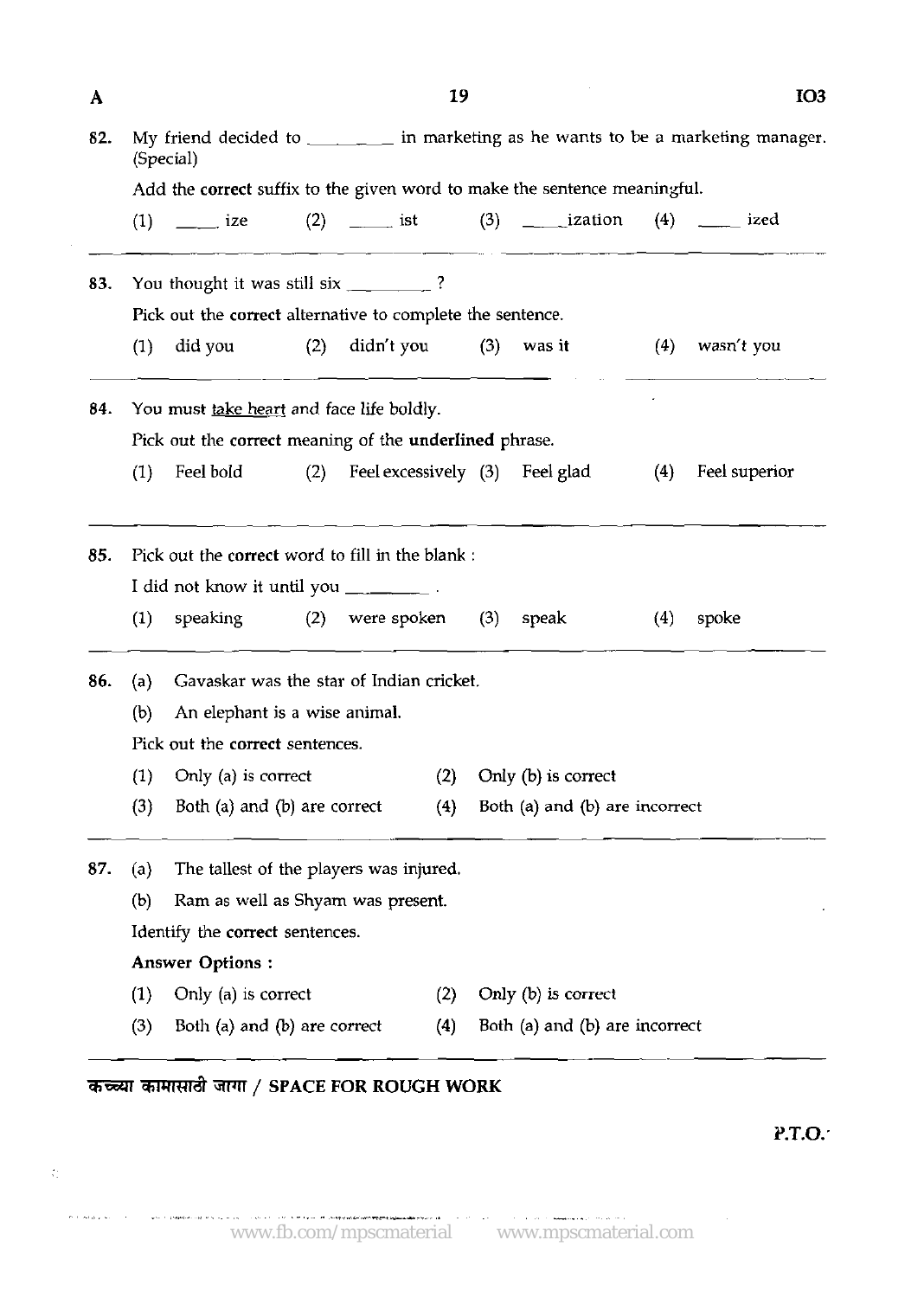| IO <sub>3</sub> | 20                                                                                    |                                                                            |           |                      |     |                |  |  |  |  |  |  |
|-----------------|---------------------------------------------------------------------------------------|----------------------------------------------------------------------------|-----------|----------------------|-----|----------------|--|--|--|--|--|--|
| 88.             | Choose the correct alternative :                                                      |                                                                            |           |                      |     |                |  |  |  |  |  |  |
|                 | so many books? How are you going to read them?                                        |                                                                            |           |                      |     |                |  |  |  |  |  |  |
|                 | (1)                                                                                   | Need you to buy                                                            | (2)       | Need you buy         |     |                |  |  |  |  |  |  |
|                 | (3)                                                                                   | Must you need buy                                                          | (4)       | Need you have to buy |     |                |  |  |  |  |  |  |
| 89.             |                                                                                       | The causal relation between nutritious diet and good health is well known. |           |                      |     |                |  |  |  |  |  |  |
|                 | Pick out the correct meaning of the word underlined :                                 |                                                                            |           |                      |     |                |  |  |  |  |  |  |
|                 | (1)                                                                                   | occasional<br>(2)                                                          | irregular | (3)<br>useful        | (4) | denoting cause |  |  |  |  |  |  |
| 90.             | Read the answer options and recognise the type of sentence given :                    |                                                                            |           |                      |     |                |  |  |  |  |  |  |
|                 | Let him be taken away.                                                                |                                                                            |           |                      |     |                |  |  |  |  |  |  |
|                 | (1)                                                                                   | Active - Imperative                                                        | (2)       | Active - Exclamatory |     |                |  |  |  |  |  |  |
|                 | (3)                                                                                   | Passive - Statement                                                        | (4)       | Passive - Imperative |     |                |  |  |  |  |  |  |
| 91.             | Choose the correct options for the conversion of the following sentence into complex. |                                                                            |           |                      |     |                |  |  |  |  |  |  |
|                 | Let me alone, and I shall do the work much better.                                    |                                                                            |           |                      |     |                |  |  |  |  |  |  |
|                 | (a)                                                                                   | If you let me alone, I shall do the work much better.                      |           |                      |     |                |  |  |  |  |  |  |
|                 | (b)                                                                                   | When I am alone, I shall do the work much better.                          |           |                      |     |                |  |  |  |  |  |  |
|                 | (c)                                                                                   | If I am alone, I shall do the work much better.                            |           |                      |     |                |  |  |  |  |  |  |
|                 | (d)                                                                                   | I shall do the work much better; Let me alone.                             |           |                      |     |                |  |  |  |  |  |  |
|                 |                                                                                       | <b>Answer Options:</b>                                                     |           |                      |     |                |  |  |  |  |  |  |
|                 | (1)                                                                                   | (a) only                                                                   | (2)       | $(b)$ only           |     |                |  |  |  |  |  |  |
|                 |                                                                                       |                                                                            |           |                      |     |                |  |  |  |  |  |  |

कच्च्या कामासाठी जागा / SPACE FOR ROUGH WORK

 $\mathbb{Z}$ 

**计内容变换的事例的对话 "你对这些现在的这样很高级的啊!怎么变不多?**我不知?"他一个说话说:"……今回去啊<sub>?""…………………………………………………**你都能会**的事情</sub>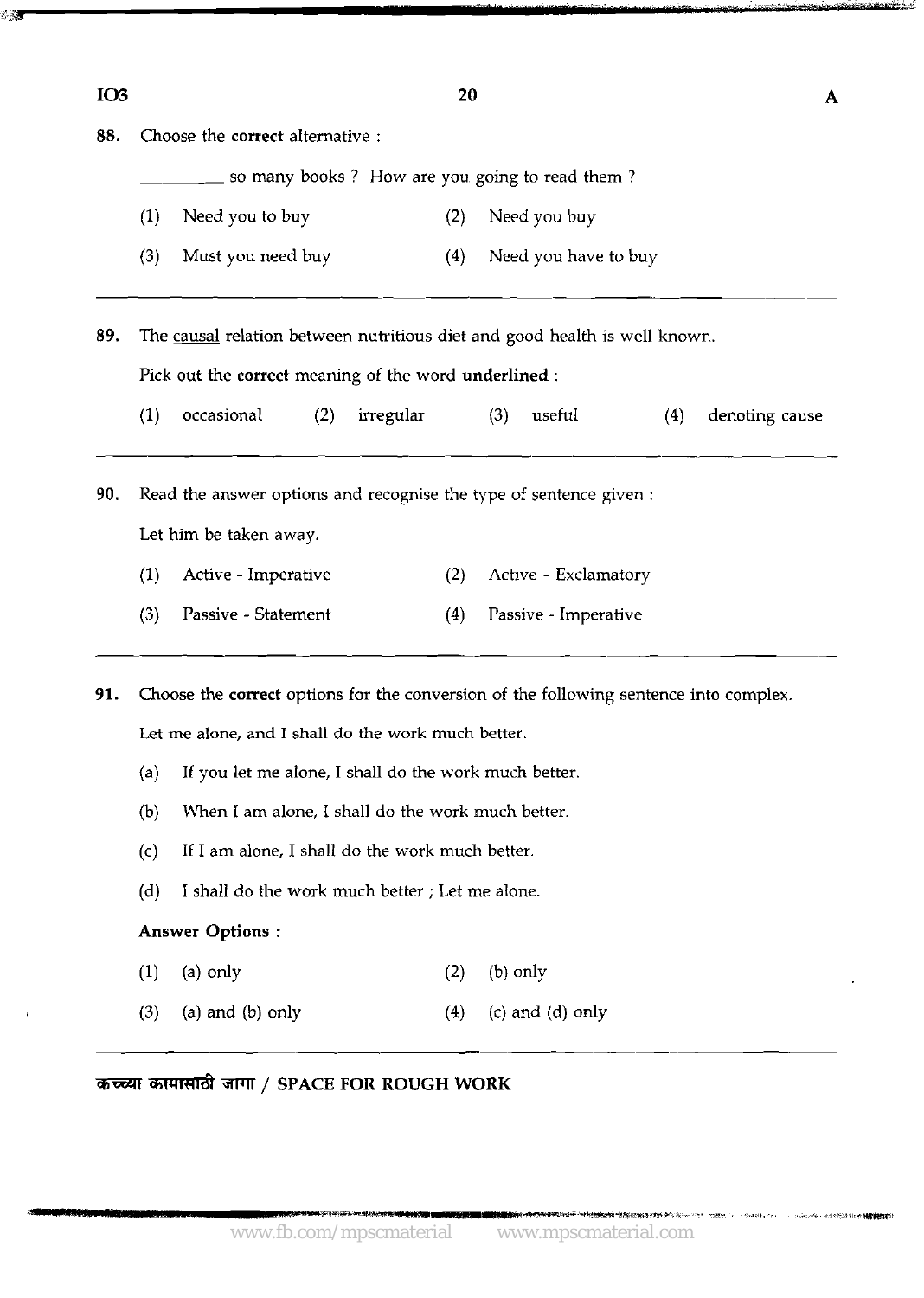**A** 21

|  |  |  |  |  | 92. Give the meaning of underlined words. |  |  |
|--|--|--|--|--|-------------------------------------------|--|--|
|--|--|--|--|--|-------------------------------------------|--|--|

It won't be long before you have the world, literally at your finger tips and the ability to communicate at work or play.

| $(1)$ near your finger tips | to have everything, easily accessible |
|-----------------------------|---------------------------------------|
| $(3)$ to do anything        | advance in a particular situation     |

- 
- **93.** Meena is not highly educated but she has the gift of the gab.

Choose the correct meaning of the underlined part.

- (1) flattering words (2) good personality
- (3) a blent of acting (4) art of speaking

**94.** In the sentence given, state which is the exact meaning of the word 'Race' ? The race of ginseng is difficult to find.

|  | (1) Nationality (2) Contest |  |  | $(3)$ Root |  |  | $(4)$ Track |  |
|--|-----------------------------|--|--|------------|--|--|-------------|--|
|--|-----------------------------|--|--|------------|--|--|-------------|--|

**95.** Find out the clause used in the sentence :

An author who was famous during the freedom struggle lived in that cottage which overlooks the lake.

- (1) Noun clause (2) Adverb clause
- **(3)** Adjectival clause (4) None of these

### कच्च्या कामासाठी जागा / SPACE FOR ROUGH WORK

**P.T.O.**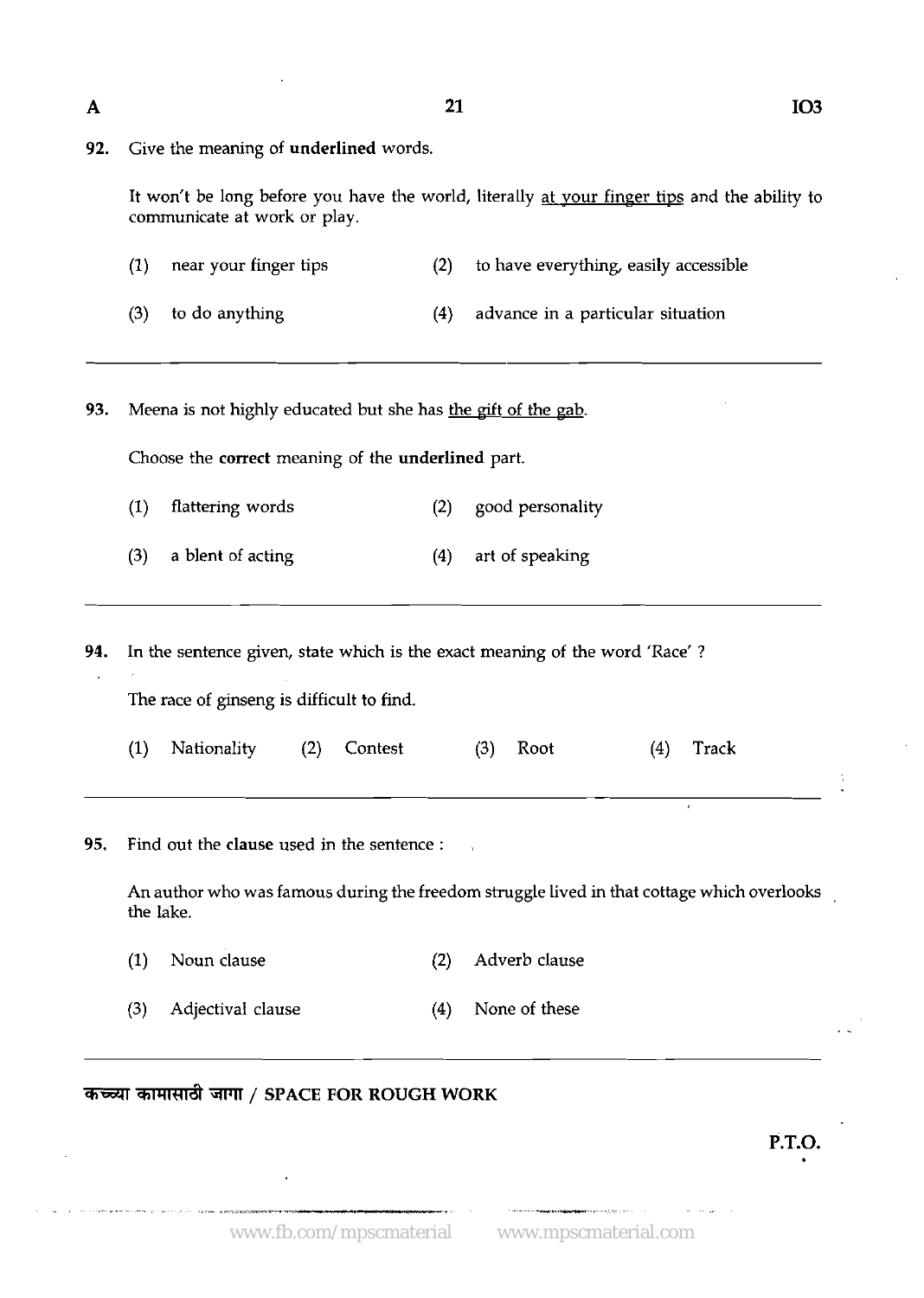#### **IO3**

#### Read the following passage carefully and answer the questions given below it.

"People very often complain that poverty is a great evil and that it is not possible to be happy unless one has a lot of money. Actually, this is not necessarily true. Even a poor man, living in a small hut with none of the comforts and luxuries of life, may be quite contented with his lot and achieve a measure of happiness.. On the other hand, a very rich man, living in a palace, and enjoying everything that money can buy, may still be miserable, if, for example, he does not enjoy good health, or his only son has taken to evil ways. Apart from this, he may have a lot of business worries which keep him on tenterhooks most of the time. There is a limit to what money can buy and there are many things which are necessary for a man's happiness and which money cannot procure.

Real happiness is a matter of the right attitude, and the capacity of being contented with whatever you have is the most important ingredient of this attitude".

| 96. | May still be miserable.                                                |                                    |     |          |     |     |                          |     |              |  |  |  |
|-----|------------------------------------------------------------------------|------------------------------------|-----|----------|-----|-----|--------------------------|-----|--------------|--|--|--|
|     | The underlined phrase means.                                           |                                    |     |          |     |     |                          |     |              |  |  |  |
|     | (1)                                                                    | poor                               | (2) | dejected |     | (3) | ill-tempered             | (4) | disagreeable |  |  |  |
| 97. |                                                                        |                                    |     |          |     |     |                          |     |              |  |  |  |
|     | Complete the sentence choosing the correct alternative.                |                                    |     |          |     |     |                          |     |              |  |  |  |
|     | (1)                                                                    | money alone cannot give happiness. |     |          |     |     |                          |     |              |  |  |  |
|     | (2)<br>money alone can give happiness.                                 |                                    |     |          |     |     |                          |     |              |  |  |  |
|     | (3)                                                                    | money always give happiness.       |     |          |     |     |                          |     |              |  |  |  |
|     | (4)                                                                    | money seldom gives happiness.      |     |          |     |     |                          |     |              |  |  |  |
| 98. | The most appropriate title to the passage is _________.                |                                    |     |          |     |     |                          |     |              |  |  |  |
|     | (1)                                                                    | The key of happiness               |     |          | (2) |     | Poverty, a curse of life |     |              |  |  |  |
|     | (3)<br>Money and contentment<br>Contentment, a key to happiness<br>(4) |                                    |     |          |     |     |                          |     |              |  |  |  |

### कच्च्या कामासाठी जागा / SPACE FOR ROUGH WORK

- ^ 1987年で+11.2000年10月10日10月10日に10月20日に東京大学校長の1000年に1000年に1000年に1000年に1000年に1000年に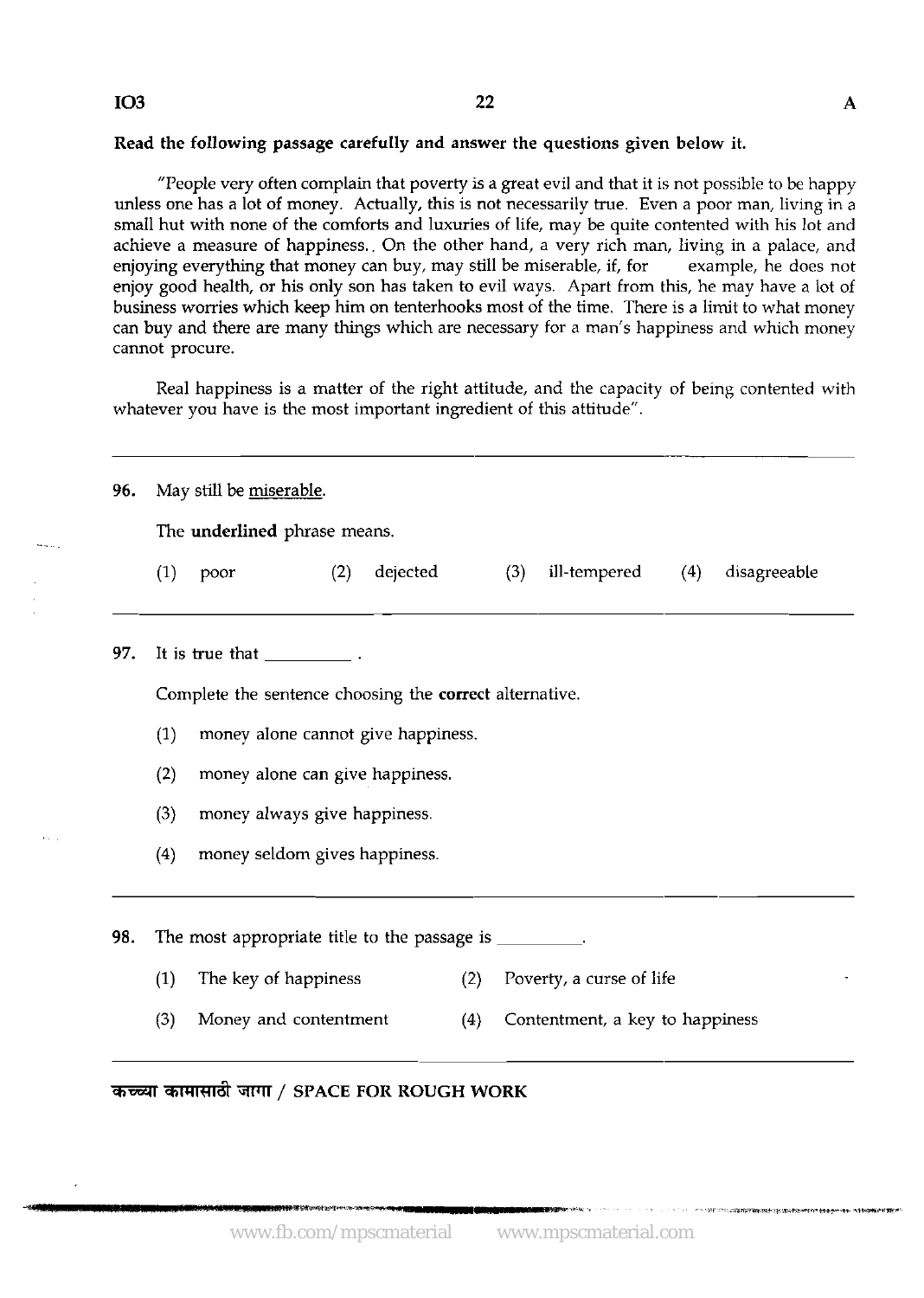$\mathbf{A}$ 

23

|  |  |  |  | 99. The phrase "on tenterhooks" means : |  |  |
|--|--|--|--|-----------------------------------------|--|--|
|--|--|--|--|-----------------------------------------|--|--|

- (1) in a state of forgetfulness (2) in a state of thoughtfulness
- (3) in a state of anxiety (4) in a state of sadness

100. Identify the **true** statement from the following :

- **(1)** Only the rich man can be happy.
- (2) A poor but contented man is always happy.
- (3) **A** poor and contented man can never be happy
- **(4)** A poor but contented man can be happy.

- **0 0 0** - कच्च्या कामासाठी जागा / SPACE FOR ROUGH WORK

**P.T.O.** 

...... ,.---.,.- .. .. ...~---- ,.,~ . , . .